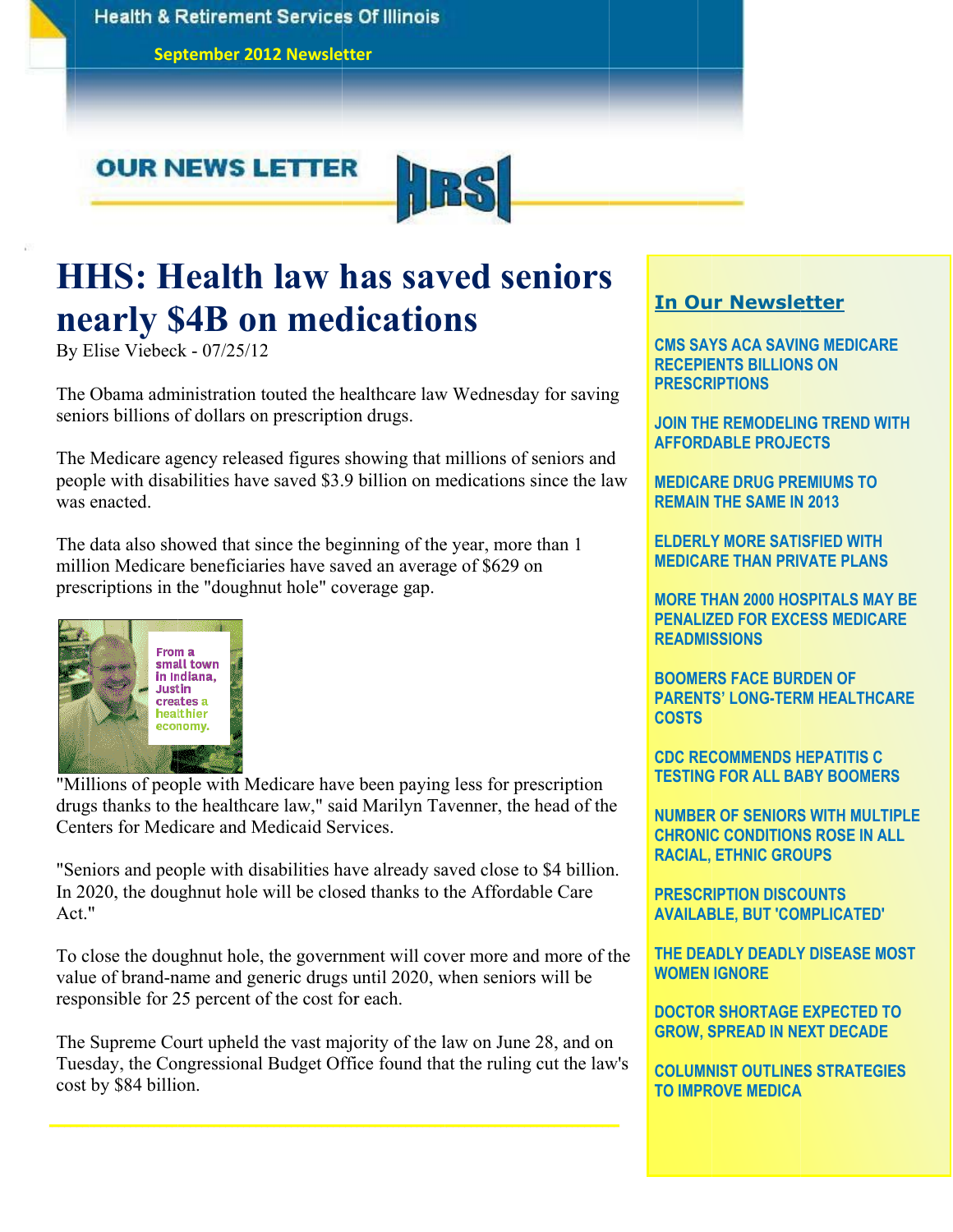# **Join the remodeling trend with affordable projects**

**ConsumerReports.org** 

*By Mary H.J. Farrell | ConsumerReports.org* 



Remodeling is expected to pick up by the end of this year and into 2013, according to a report released recently by Harvard University's Joint Center for Housing Studies. Annual homeowner improvement spending may reach double-digit growth by the first quarter of 2013, the report said, indicating that the outlook is finally improving after a few bad years.

"Home improvement activity has been bouncing around the bottom of this cycle for almost three years now, waiting for the industry to get some traction," said Kermit Baker, director of the Remodeling Futures Program at the Joint Center. "Now, the combination of low financing costs, stronger consumer confidence, improving home sales, and the perception that home prices have stabilized in most markets across the country are encouraging owners to start working on the list of home improvement projects they have been putting off."

If you've been putting off a remodeling project, Consumer Reports has updated Ratings of flooring, countertops, sinks, paint and a host of appliances as well as new remodeling guides for kitchens and bathrooms.

## **\$1,000 bathroom makeover**

You don't need to spend a lot to give a bathroom or kitchen a makeover. You can update a bathroom for as little as \$1,000 by doing the following:

- Replace the vanity with a new wood model that has a stone counter.
- Add a new mirror and faucet.
- Replace your toilet and faucet and add a new vinyl floor.
- Improve lighting and ventilation with a new combination light and exhaust fan.
- Add a set of sconces on either side of the mirror or medicine cabinet.
- Update towel bars, hooks, toothbrush and toilet paper holders, and cabinet hardware.
- Switch your standard showerhead to one with multiple settings.
- Keep your towels toasty with a heated towel bar, some of which cost \$100 or less.

# **\$5,000 kitchen update**

Spending \$5,000 in the kitchen might not get you new cabinets but you can spruce up what you have now and also get new appliances or countertops. Here are some options:

- If the cabinets are structurally sound, you can give them a fresh coat of paint and improve capacity with inexpensive cabinet organizers.
- An island adds work and storage space whether it's a permanent unit with furniture-style looks or a small portable one on casters.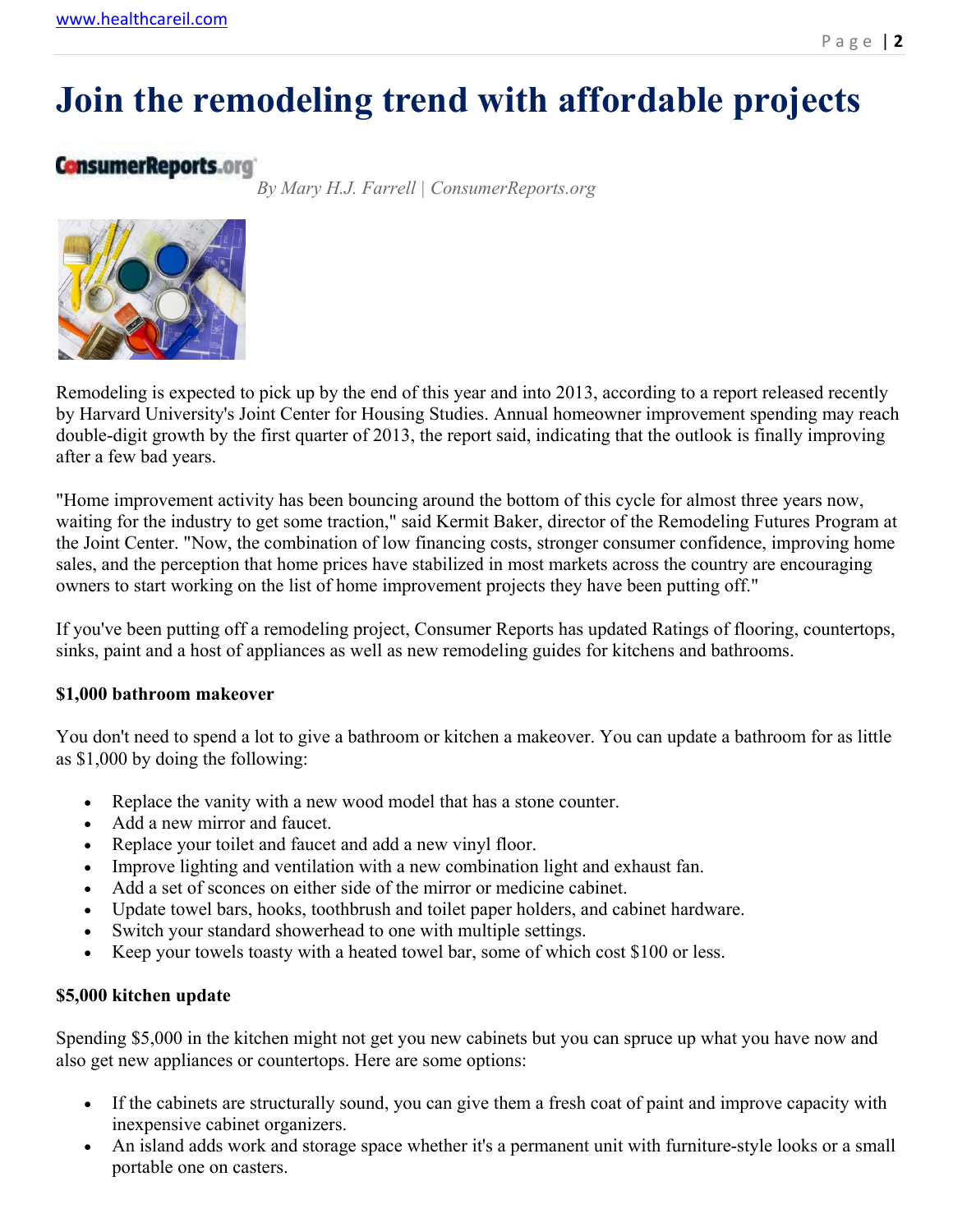- The backsplash is a great place to add color or contrast. Paint is the simplest and cheapest option but tile only costs \$10 to \$40 per square foot installed.
- Salvage shops are stocked with new or gently used stone countertops, hardwood flooring, decorative lumber, kitchen cabinets, and stained glass.
- Improved efficiency, new features and styling, and make replacing your appliances tempting.
- Hard-wearing laminate countertops cost as little as \$550 for an average-size kitchen, and trendy but tough quartz starts at \$2,800. Add an engineered wood floor for less than \$10 per square foot.
- Our tests have found that thinner stainless-steel sinks resisted dents, stains, scratches, and heat as well as thicker, more expensive ones. Get a faucet with a lifetime warranty that covers leaks and stains.
- Proper lighting makes a kitchen more inviting and safer. Undercabinet fixtures are the best source of task lighting. Update ceiling-mounted fixtures, especially dated fluorescent boxes.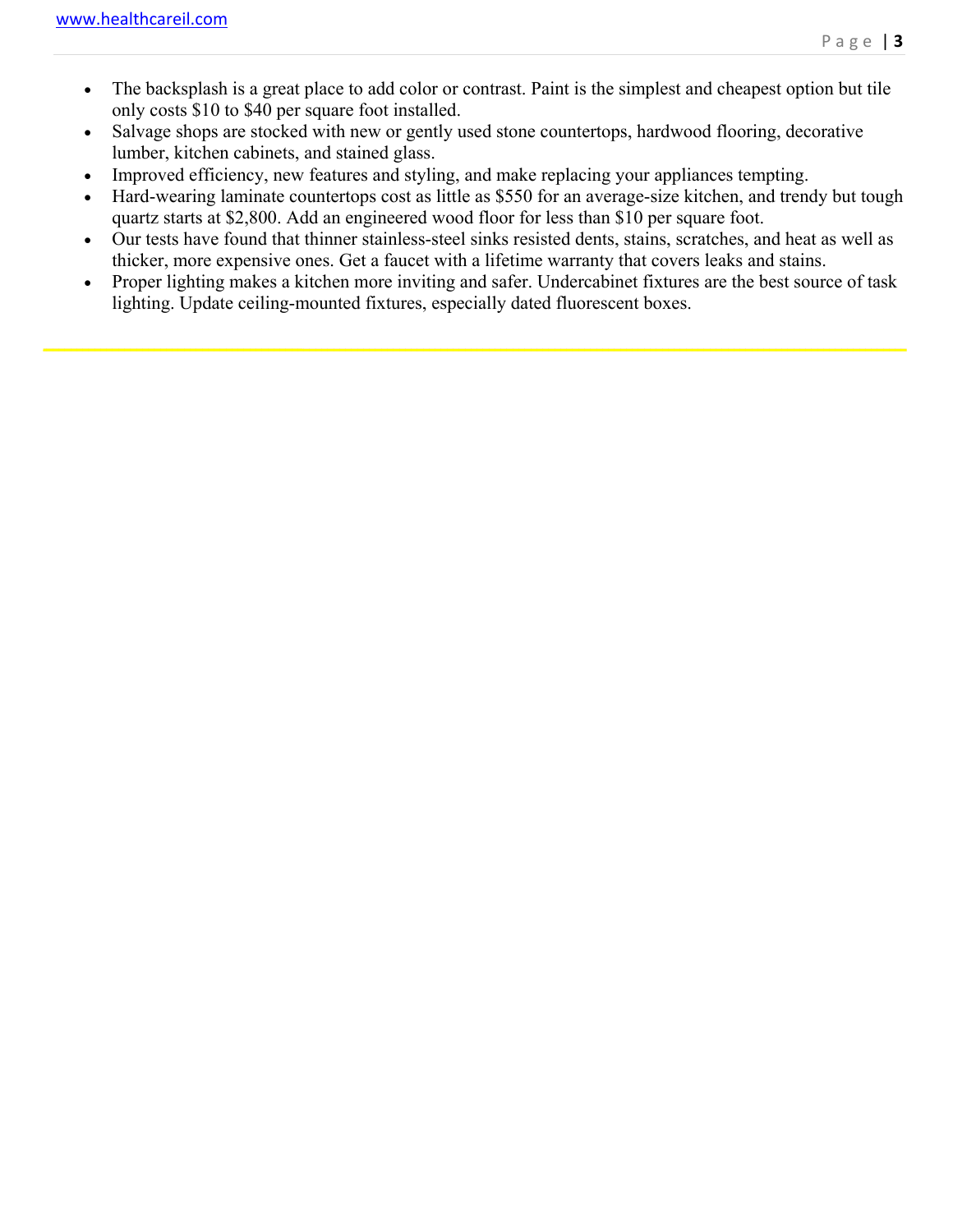# **2013 Medicare drug premiums expected to remain unchanged**

Posted by: Colleen Stoxen Updated: August 6, 2012

The average basic premium for Medicare prescription drug plans in 2013 is projected to stay about the same as this year, about \$30 a month, Health and Human Services Secretary Kathleen Sebelius said Monday. The average premium for this year, also projected at \$30, ultimately averaged \$29.67. The drug benefit took effect in 2006, and most of Minnesota's 700,000 beneficiaries receive the supplemental coverage, which is nearly free to very low income people.

Since Congress acted in 2010 to begin closing the "doughnut hole" gap in the benefit, beneficiaries have received an additional \$3.9 billion savings on prescription drugs, an average of about \$600 per person, Sebelius said.

The projection for 2013 premiums was based on bids submitted by drug companies and health plans for basic coverage. Open enrollment for next year begins Oct. 15 and ends Dec. 7, when beneficiaries who wish may change plans.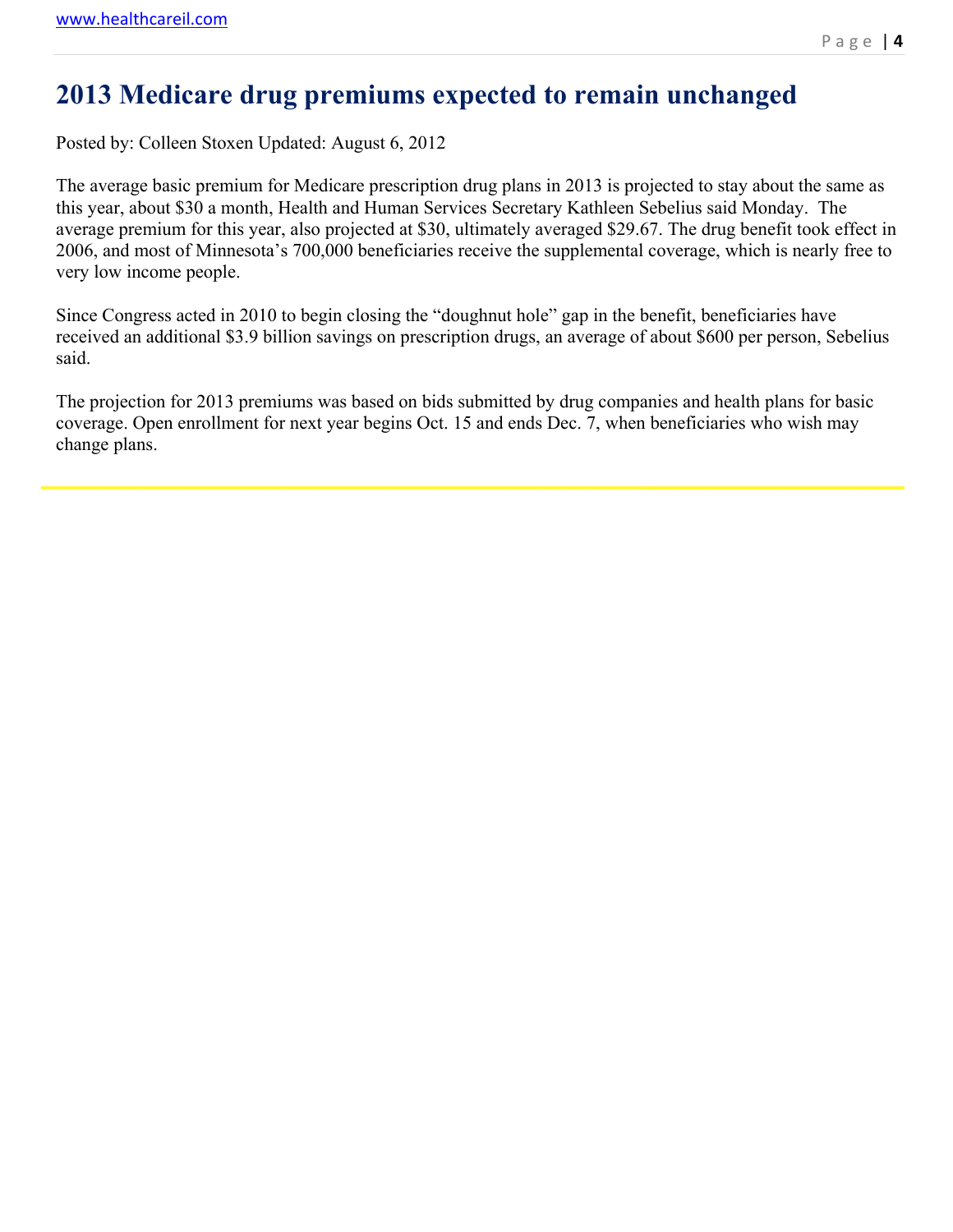# **Medicare Beats Private Plans for Patient Satisfaction: Survey**

**People with individual or employer health plans paid more out of pocket, had worse access to care** 



THURSDAY, July 19 (HealthDay News) -- Older Americans enrolled in Medicare health plans have better access to care and are less likely to have problems paying their medical bills than people who insure themselves or receive coverage through their employers, according to a new study.

As the U.S. government considers proposals to cut Medicare spending, researchers from the Commonwealth Fund, a private health-policy advocacy foundation, cautioned that the health and financial security of people on traditional Medicare plans could suffer if policy makers move them to private Medicare Advantage plans. They noted that those enrolled in these private plans are less satisfied with their insurance and have more problems receiving the care they need.

"Policies designed to move the elderly out of Medicare and into private plans need to be carefully designed, so as not to expose beneficiaries to the poorer access to care currently experienced by many working-age adults with private insurance," said KristofStremikis, senior researcher at the Commonwealth Fund, in an organization news release.

The study was based on a 2010 health insurance survey conducted by the Commonwealth Fund that involved more than 4,000 U.S. adults.

Although only 8 percent of people with Medicare rated their insurance as fair or poor, 20 percent of adults covered by an employer-sponsored plan and 33 percent of those who purchase their own insurance reported dissatisfaction with their coverage.

In 2010, the study found, 23 percent of Medicare beneficiaries were unable to afford the care they needed. The same was true for 37 percent of those who received insurance through their jobs.

Meanwhile, those with employer-sponsored health plans and those who bought their own insurance were nearly twice as likely to report problems with their medical bills than people with Medicare, the study found.

The researchers said coverage of Medicare beneficiaries improved over the past decade, while access to care and problems with medical costs got worse for adults with other types of health plans.

People with individual or employer-sponsored health plans were much more likely to have high out-of-pocket expenses, the researchers said. Although 29 percent of older adults on Medicare reported spending 10 percent or more of their income on medical costs, 37 percent of those with employer-based insurance and 58 percent with individual insurance did the same.

Paying rent and buying food and other essentials was a problem for 27 percent of adults with employersponsored plans and 33 percent of those with individual insurance. On the other hand, 13 percent of Medicare beneficiaries were unable to pay for their basic necessities.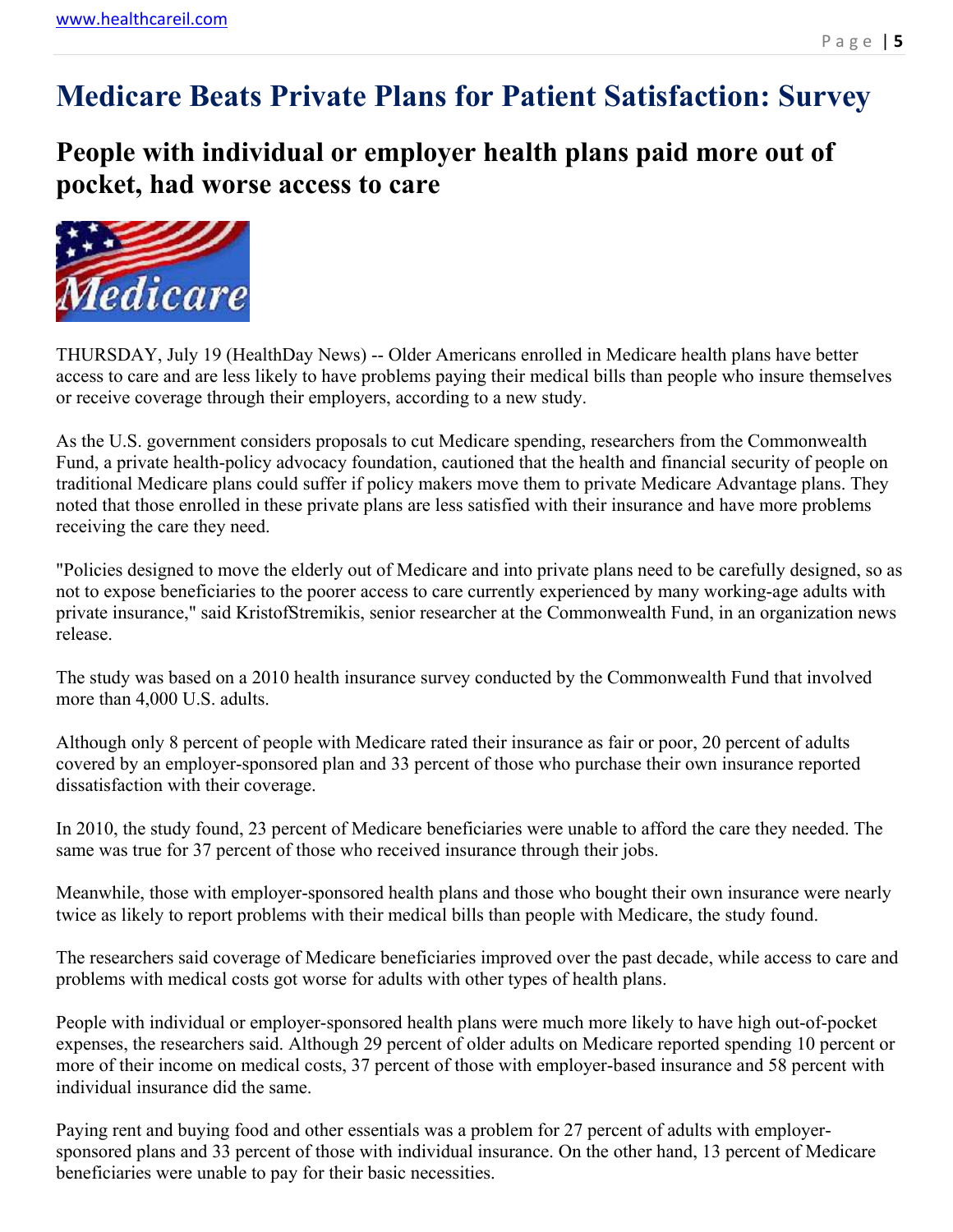For Medicare patients, however, satisfaction with their coverage depends on whether they were enrolled in traditional Medicare plans or in Medicare Advantage plans that are offered by private insurance companies.

Although 15 percent of people with Medicare Advantage rated their insurance as fair or poor, just 6 percent with traditional Medicare felt the same way about their coverage.

People with Medicare Advantage plans also were more likely to have trouble affording their medical care than those with traditional Medicare. Thirty-two percent of those enrolled in Medicare Advantage had at least one problem with accessing care due to cost, compared with 23 percent of those with traditional Medicare.

"In the policy debates over the federal budget deficit, the affordability of Medicare and the expansion of health insurance through the Affordable Care Act, listening to the experiences of individuals -- whether covered by Medicare or private employer insurance -- is important," the study's authors wrote.

The researchers concluded that state insurance exchanges to be established in 2014 may be a way for states to offer traditional Medicare coverage to working-age adults.

"As we expand insurance and move toward near-universal coverage, it is imperative that we ensure health plans provide financial protection and good access to care," Karen Davis, president of the Commonwealth Fund, said in the release. "The achievements of Medicare in fulfilling the goals of health insurance coverage for beneficiaries can provide important lessons for the entire U.S. health system."

The study was published July 18 in the journal *Health Affairs*.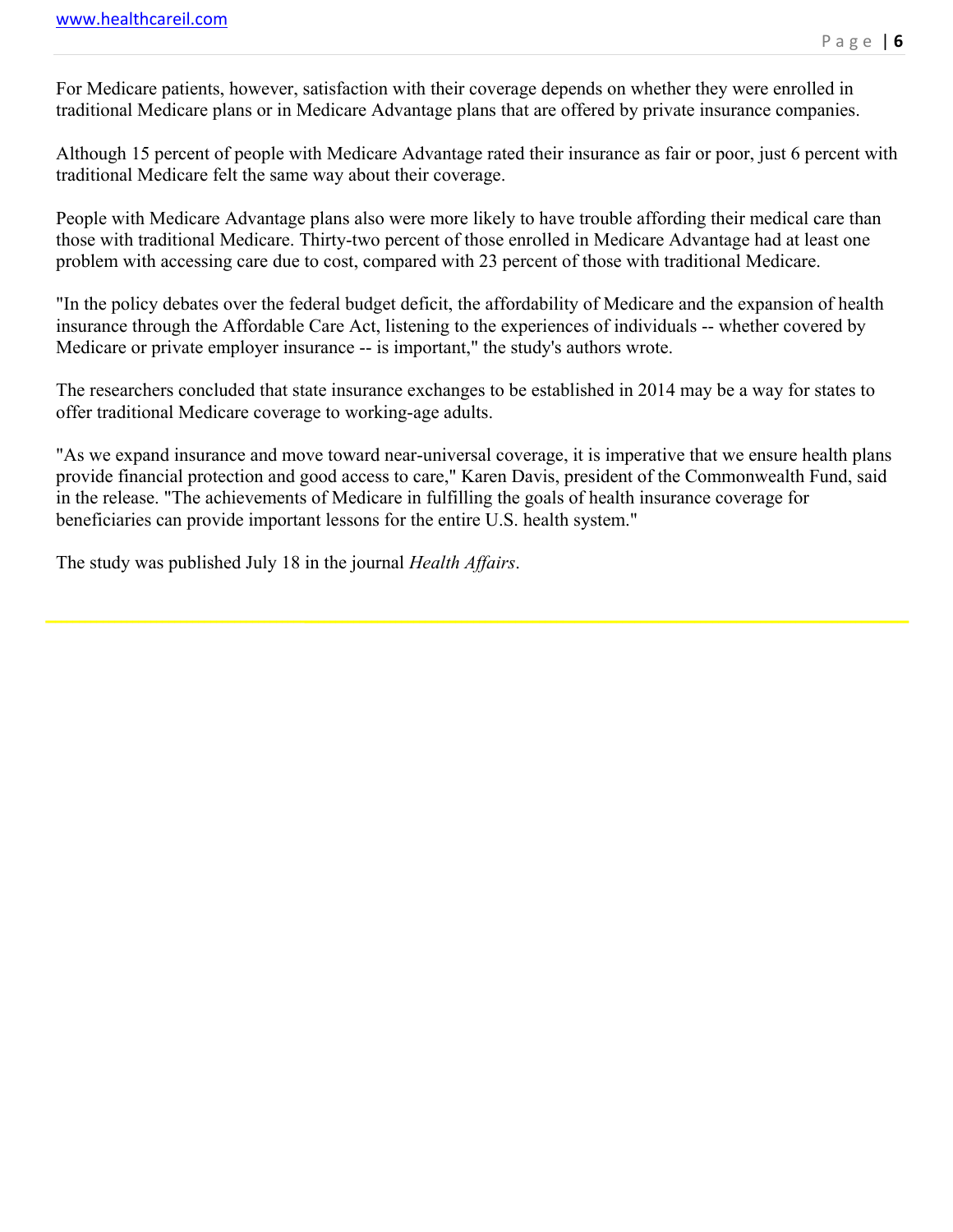# Medicare To Penalize 2,211 Hospitals For Excess Readmissions

By JORDAN RAU KHN Staff Writer **AUG 13, 2012**

More than 2,000 hospitals — including some nationally recognized ones — will be penalized by the government starting in October because many of their patients are readmitted soon after discharge, new records show.

Together, these hospitals will forfeit about \$280 million in Medicare funds over the next year as the government begins a wide-ranging push to start paying health care providers based on the quality of care they provide.

With nearly one in five Medicare patients returning to the hospital within a month of discharge, the government considers readmissions a prime symptom of an overly expensive and uncoordinated health system. Hospitals have had little financial incentive to ensure patients get the care they need once they leave, and in fact they benefit financially when patients don't recover and return for more treatment.



Nearly 2 million Medicare beneficiaries are readmitted within 30 days of release each year, costing Medicare \$17.5 billion in additional hospital bills. The national average readmission rate has remained steady at slightly above 19 percent for several years, even as many hospitals have worked harder to lower theirs.

The penalties, authorized by the 2010 health care law, are part of a multipronged effort by Medicare to use its financial muscle to force improvements in hospital quality. In a few months, hospitals also will be penalized or rewarded based on how well they adhere to basic standards of care and how patients rated their experiences. Overall, Medicare has decided to penalize around two-thirds of the hospitals whose readmission rates it evaluated, the records show.

#### **More On Readmission Penalties**

- Hospitals Treating The Poor Hardest Hit By Readmissions Penalties
- Readmissions Penalties By Hospital (PDF file)
- **Readmissions Penalties By State**
- Readmissions Penalties By Hospital By Region
- Sources And Methodology
- Download Data For All Hospitals (CSV file)

The penalties will fall heaviest on hospitals in New Jersey, New York, the District of Columbia, Arkansas, Kentucky, Mississippi, Illinois and Massachusetts, a Kaiser Health Newsanalysis of the records shows. Hospitals that treat the most low-income patients will be hit particularly hard.

A total of 278 hospitals nationally will lose the maximum amount allowed under the health care law: 1 percent of their base Medicare reimbursements. Several of those are top-ranked institutions, including Hackensack University Medical Center in New Jersey, North Shore University Hospital in Manhasset, N.Y. and Beth Israel Deaconess Medical Center in Boston, a teaching hospital of Harvard Medical School.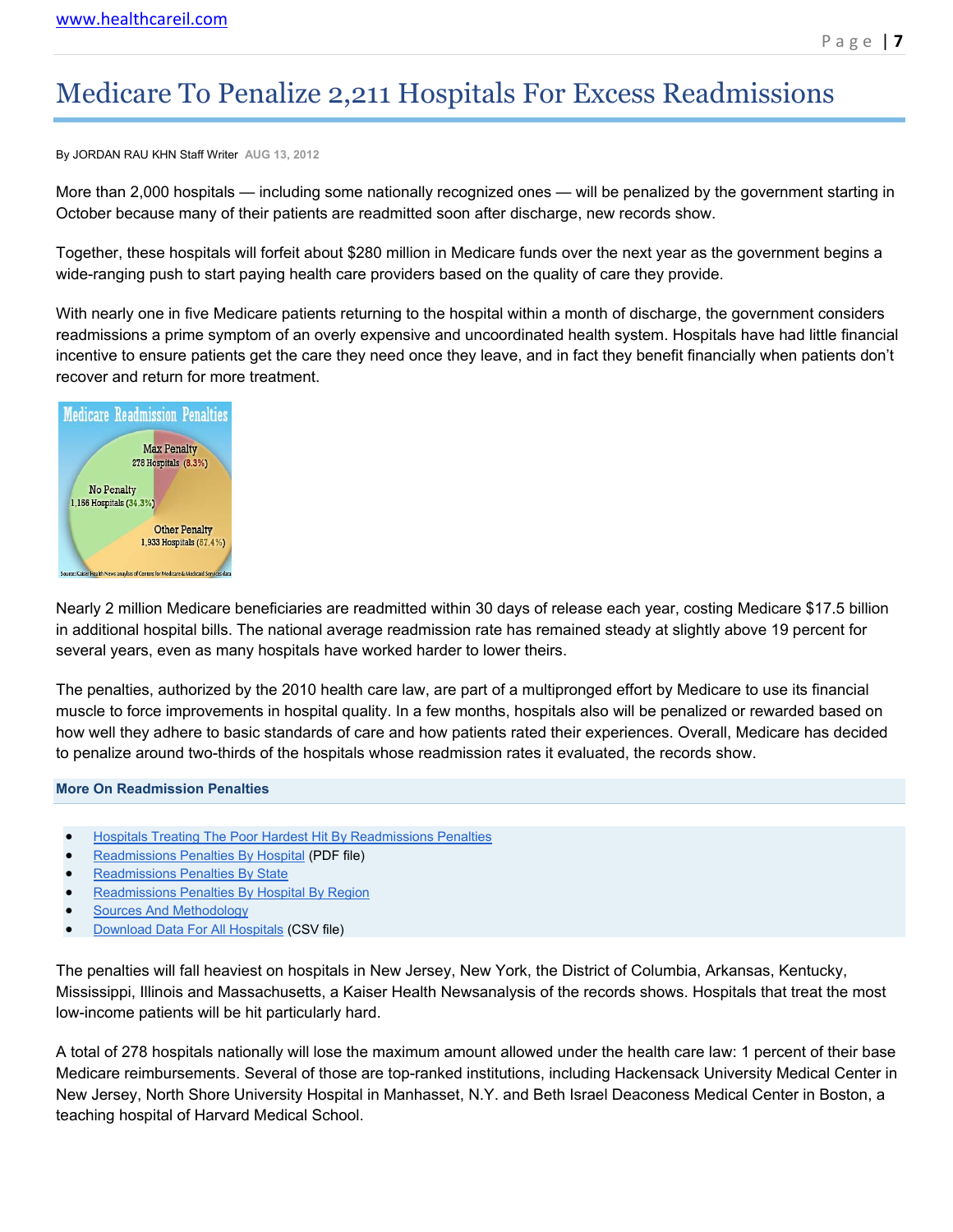"A lot of places have put in a lot of work and not seen improvement," said Dr. Kenneth Sands, senior vice president for quality at Beth Israel. "It is not completely understood what goes into an institution having a high readmission rate and what goes into improving" it.

Sands noted that Beth Israel, like several other hospitals with high readmission rates, also has unusually low mortality rates for its patients, which he says may reflect that the hospital does a good job at swiftly getting ailing patients back and preventing deaths.

### **Penalties Will Increase Next Year**

The maximum penalty will increase after this year, to 2 percent of regular payments starting in October 2013 and then to 3 percent the following year. This year, the \$280 million in penalties comprise about 0.3 percent of the total amount hospitals are paid by Medicare.

According to Medicare records, 1,933 hospitals will receive penalties less than 1 percent; the total number of hospitals receiving penalties is 2,211. Massachusetts General Hospital in Boston, which U.S. News last month ranked as the best hospital in the country, will lose 0.5 percent of its Medicare payments because of its readmission rates, the records show. The smallest penalties are one hundredth of a percent, which 50 hospitals will receive.

Dr. Eric Coleman, a national expert on readmissions at the University of Colorado School of Medicine, said the looming penalties have captured the attention of many hospital executives. "I'm not sure penalties alone are going to move the needle, but they have raised awareness and moved many hospitals to action," Coleman said.

The penalties have been intensely debated. Studies have found that African-Americans are more likely to be readmitted than other patients, leading some experts to be concerned that hospitals that treat many blacks will end up being unfairly punished.

Hospitals have been complaining that Medicare is applying the rule more stringently than Congress intended by holding them accountable for returning patients no matter the reason they come back.

### **Hospitals That Serve Poor Are Hit Harder Than Others**

Some safety-net hospitals that treat large numbers of low-income patients tend to have higher readmission rates, which the hospitals attribute to the lack of access to doctors and medication these patients often experience after discharge. The analysis of the penalties shows that 76 percent of the hospitals that have a lot of low-income patients will lose Medicare funds in the fiscal year starting in October. Only 55 percent of the hospitals treating few poor patients are going to be penalized, the analysis shows.

"It's our mission, it's good, it's what we want to do, but to be penalized because we care for those folks doesn't seem right," said Dr. John Lynch, chief medical officer at Barnes-Jewish Hospital in St. Louis, which is receiving the maximum penalty.

"We have worked on this for over four years," Lynch said, but those efforts have not substantially reduced the hospital's readmissions. He said Barnes-Jewish has tried sending nurses to patients' homes within a week of discharge to check up on them, and also scheduled appointments with a doctor at a clinic, but half the patients never showed. This spring, the hospital established a team of nurses, social workers and a pharmacist to monitor patients for 60 days after discharge.

"Some of the hospitals that are going to pay penalties are not going to be able to afford these types of interventions," said Lynch, who estimated the penalty would cost Barnes-Jewish \$1 million.

Atul Grover, chief public policy officer for the Association of American Medical Colleges, called Medicare's new penalties "a total disregard for underserved patients and the hospitals that care for them." Blair Childs, an executive at the Premier healthcare alliance of hospitals, said: "It's really ironic that you penalize the hospitals that need the funds to manage a particularly difficult population."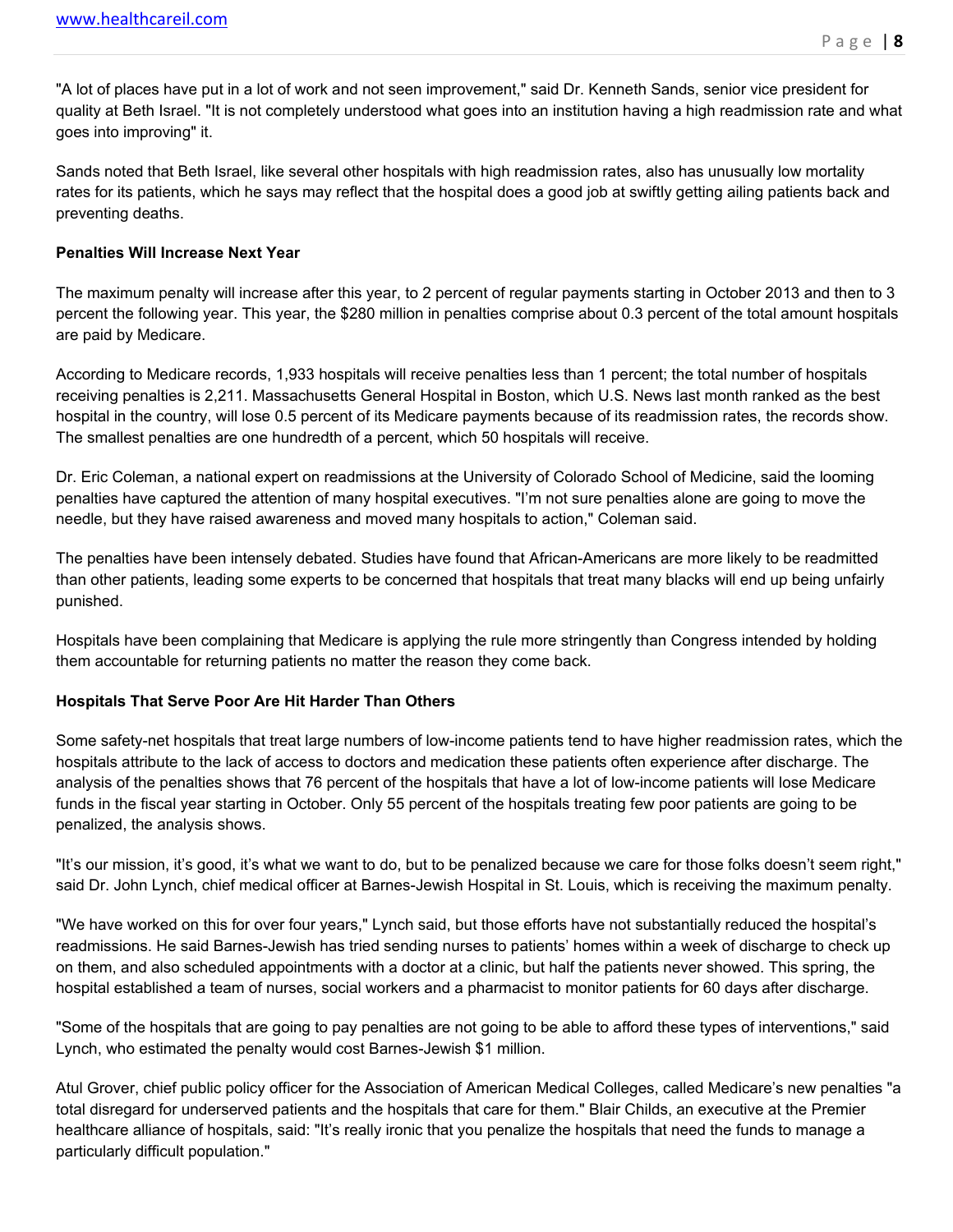Medicare disagreed, writing that "many safety-net providers and teaching hospitals do as well or better on the measures than hospitals without substantial numbers of patients of low socioeconomic status." Safety-net hospitals that are not being penalized include the University of Mississippi Medical Center in Jackson and Denver Health Medical Center in Colorado, the records show.

Bill Kramer, an executive with the Pacific Business Group on Health, a California-based coalition of employers, said the penalties provide "an appropriate financial incentive for hospitals to do the right thing in terms of preventing avoidable readmissions."

The government's penalties are based on the frequency that Medicare heart failure, heart attack and pneumonia patients were readmitted within 30 days between July 2008 and June 2011. Medicare took into account the sickness of the patients when calculating whether the rates were higher than those of the average hospital, but not their racial or socio-economic background.

The penalty will be deducted from reimbursements each time a hospital submits a claim starting Oct. 1. As an example, if a hospital received the maximum penalty of 1 percent and it submitted a claim for \$20,000 for a stay, Medicare would reimburse it \$19,800.

The Centers for Medicare & Medicaid Services has been trying to help hospitals and community organizations by giving grants to help them coordinate patients' care after they're discharged. Leaders at many hospitals say they are devoting increased attention to readmissions in concert with other changes created by the health law.

Sally Boemer, senior vice president of finance at Mass General, said she expected readmissions will drop as the hospital develops new methods of arranging and paying for care that emphasize prevention. Readmissions "is a big focus of ours right now," she said.

Gundersen Lutheran Health System in La Crosse, Wis., and Intermountain Medical Center in Murray, Utah, were among 1,156 hospitals where Medicare determined the readmission rates were acceptable. Those hospitals will not lose any money. On average, the readmissions penalties were lightest on hospitals in Utah, South Dakota, Vermont, Wyoming and New Mexico, the analysis shows. Idaho was the only state where Medicare did not penalize any hospital.

Even some hospitals that won't be penalized are struggling to get a handle on readmissions. Michael Baumann, chief quality officer at the University of Mississippi Medical Center, said in-house doctors had made headway against heart failure readmissions by calling patients at home shortly after discharge. "It's a fairly simple approach, but it's very labor intensive," he said.

The problems afflicting many of the center's patients—including obesity and poverty that makes it hard to afford medications—make it more challenging. "It's a tough group to prevent readmissions with," he said.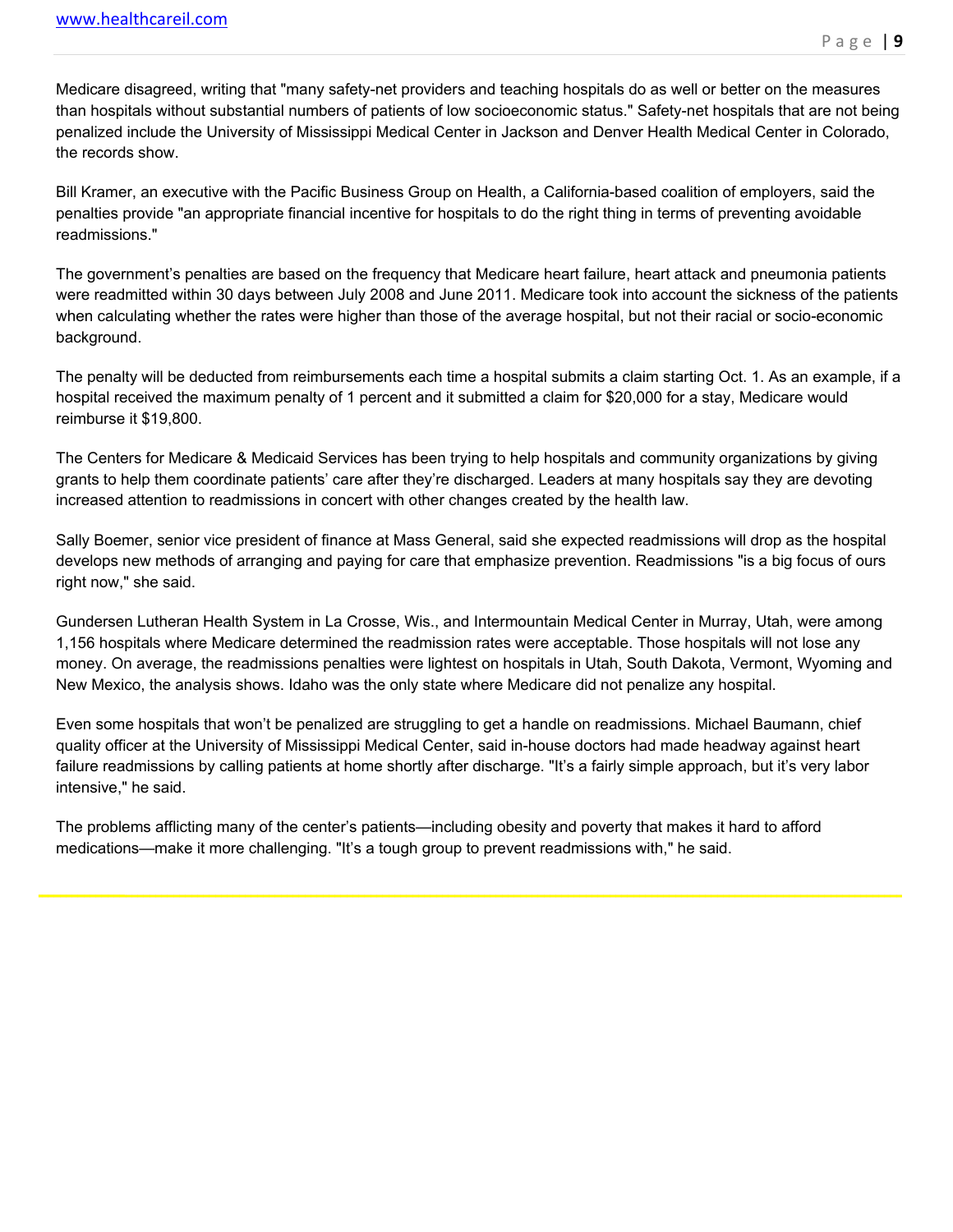# BOOMERS FACE BURDEN OF PARENTS' LONG-TERM HEALTHCARE COSTS

## CFP(R) Practitioner Forbes *August 13, 2012*

Boomers are confronting a new and unpleasant possibility: being forced–legally –to pay long-term-care expenses racked up by their parents.

How is this possible, you may ask? Filial-support laws on the books in 29 states are being dusted off and can be enforced – laws that entitle e.g. a nursing home to recover expenses from adult children if e.g. Medicaid does not pay them.

Recently in Pennsylvania, an adult son was required to pay an outstanding \$92,943 bill that his mother's nursing home presented to him. On May 7, 2012, the Pennsylvania Superior Court upheld a lower court decision (Health Care & retirement Corp. of America v. Pittas) that allowed a nursing home to seek payment from a family member (adult son) for costs his mother incurred from 9/2007-4/2008….because he was considered to be of sufficient means to pay the \$92,943 tab. (The son's 2009 income was \$85,000). His mother had applied to Medicaid to cover this bill but the nursing home successfully sued the adult son for payment before the Medicaid claim was resolved.

A New Jersey man paid a nursing home 5 months of expenses because his uncle accidentally breached the Medicaid assets limit when his Social Security payments accumulated in a bank account. This uncle was childless so his NJ nephew was deemed the closest living relative. The nursing home was supposed to monitor the account collecting Social Security payments to insure they didn't breach limits and trigger Medicaid disqualification. Even though the nursing home dropped the ball for some months (during which time Medicaid refused to pay nursing care costs), they went after the NJ nephew. The NJ man could have sued but decided instead to pay the nursing home the \$30,000+ tab to avoid further "aggravation."

At a time when filial responsibilities in the US seem weak, recent events are a wake-up call to both Boomers *and* financial planners:

- 1. Boomers already juggling college expenses and retirement for themselves have not necessarily paid much attention to their parents' potential long-term care needs – because it was assumed Medicaid would step in if parents spend down virtually all their assets. Boomers may feel they don't have the means to cover this potential liability, but a court may disagree!
- 2.More Boomers and parents need to have "the talk" since many Boomers don't know if they parents have long-term care insurance or not. If they don't, perhaps they still can be insured. If so, perhaps this is an expense an adult child/children need to pick up for their parents if they can't afford it themselves.
- 3.If parents DO have long-term care insurance, it should be reviewed by a qualified professional (someone who does NOT benefit from selling a new policy) to see if coverage is adequate or not. I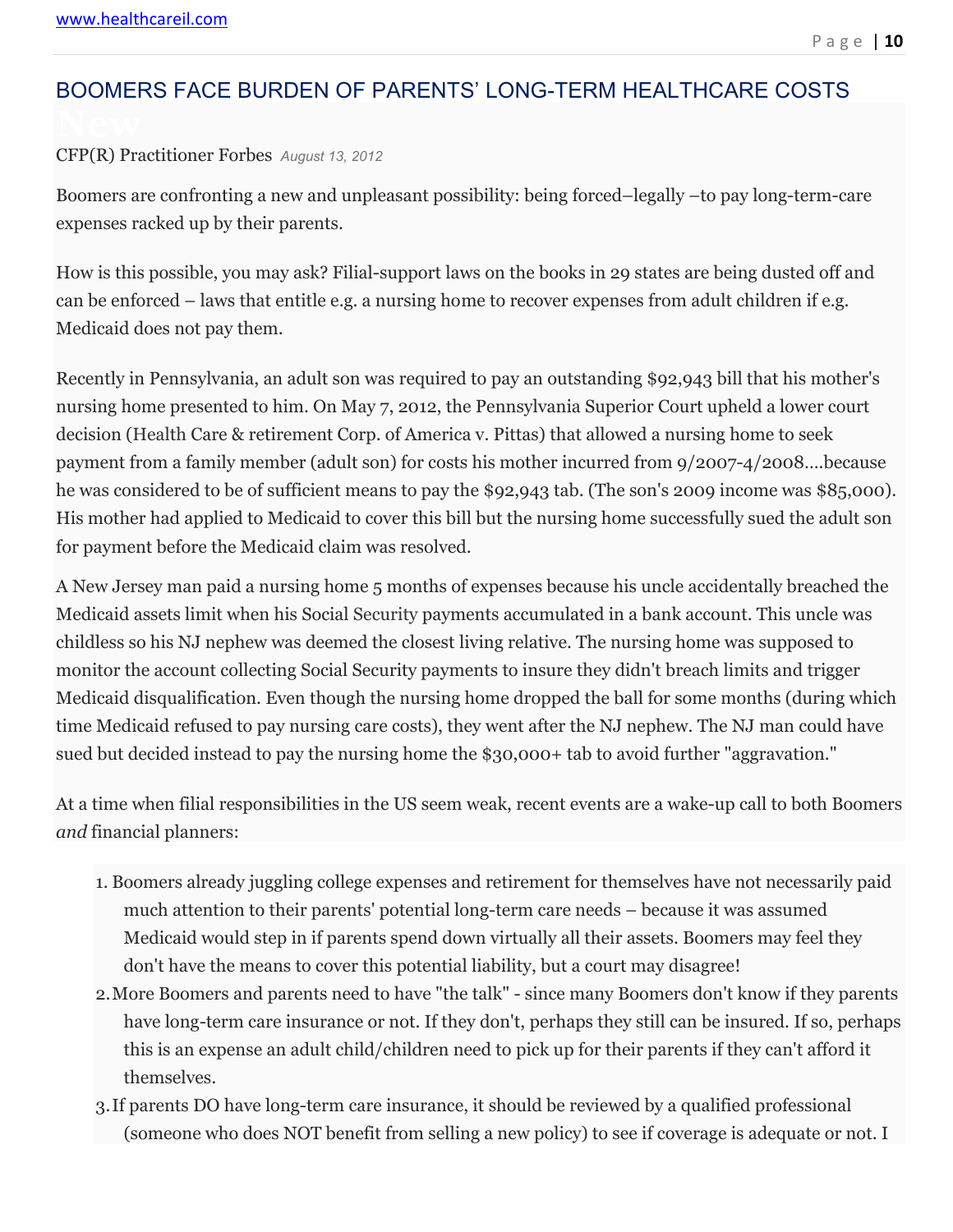have a number of clients who came to me with insufficient long-term care insurance which I have augmented with an additional policy that adult children pay for.

- 4.Many aging parents of Boomers may resent and resist having adult children discuss their financial situation but the new, uncomfortable reality that adult children DO have the responsibility and right to clarify their parents' financial matters. In the case of John Pittas (the adult son required to pay the \$92,943 nursing home bill), he said "At the time [his mother received care], I didn't even they that they [my parents] were very poor and basically living off of my father's Social Security check."
- 5.Some cultures (e.g. South Asians resident in the US) think they have the issue of care for parents covered if "Mom and Dad live with us" – but doing so may not cover all of their parents' long-term care needs. What happens once Mom or Dad can no longer perform 2 or more of the daily living skills alone (e.g. feeding, bathing, dressing)? Long-term care insurance can cover care at home, too – not just nursing home care.

In addition to Boomers and their parents, here are some of the other professionals who should be involved in the new reality of long-term care needs:

- 1. Fee-Only financial advisors (that is, financial advisors who don't sell products). A Fee-Only planner can be the first person you consult – he/she should be a neutral professional who listens to all parties and can help determine next steps. Potentially acrimonious family discussions sometimes are diffused by the presence of a paid professional.
- 2.Long-term

care insurance specialists

3.Elder care and/or estate planning attorneys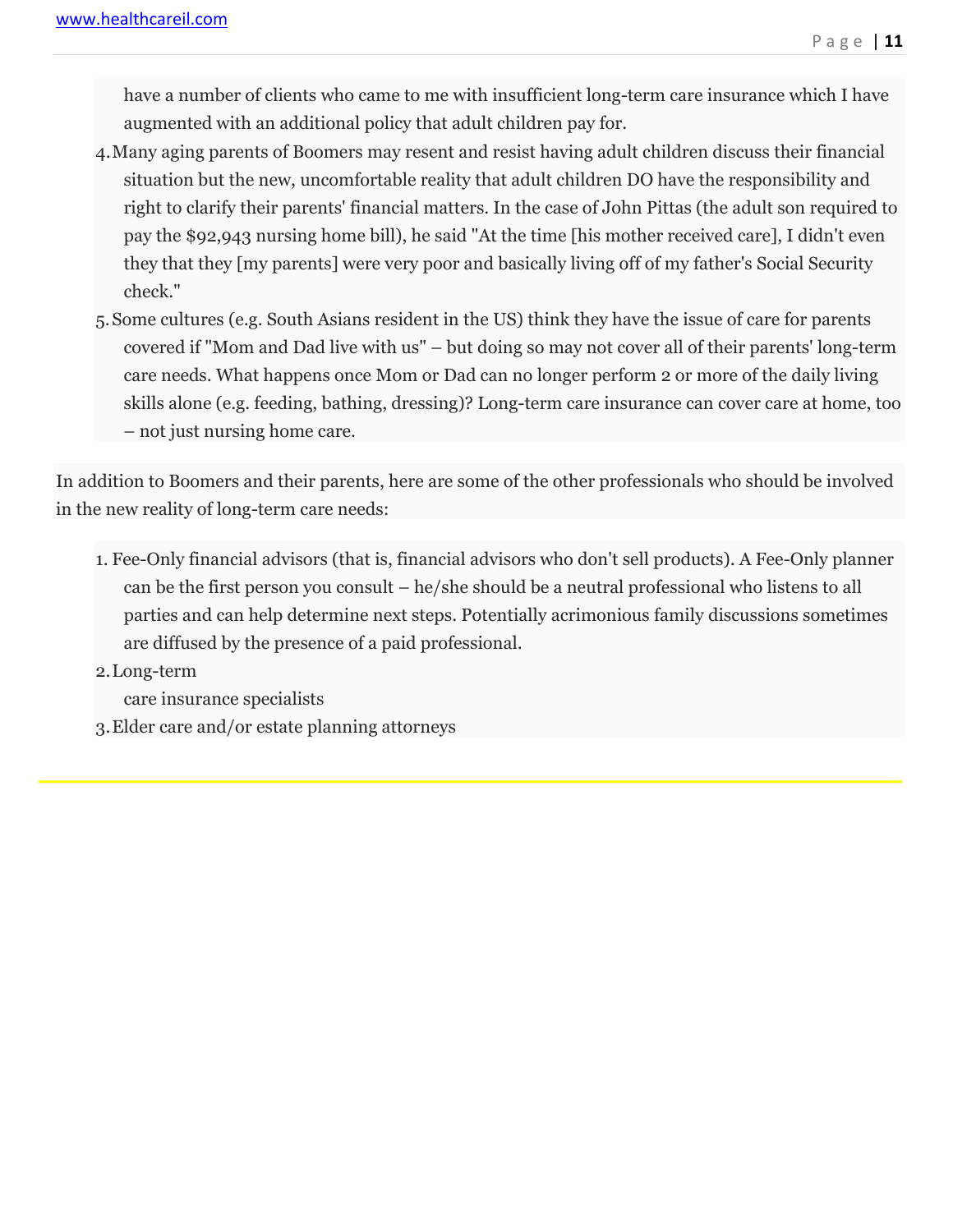# CDC to baby boomers: Get tested for hepatitis C

By MIKE STOBBE, AP Medical Writer

ATLANTA (AP) — All baby boomers should get a one-time blood test to learn if they have the liver-destroying hepatitis C virus, U.S. health officials said Thursday.

It can take decades for the blood-borne virus to cause liver damage and symptoms to emerge, so many people don't know they're harboring it. Baby boomers account for about two-thirds of the estimated 3.2 million infected Americans.

More than 15,000 Americans die each year from hepatitis C-related illnesses and the number has been growing, according to the Centers for Disease Control and Prevention.

"Unless we take action, we project deaths will increase substantially," said CDC Director Dr. Thomas Frieden, in a call with reporters.

Hepatitis C virus is most commonly spread today through sharing needles to inject drugs. Before widespread screening of blood donations began in 1992, it was also spread through blood transfusions.

The virus can gradually scar the liver and lead to cirrhosis or liver cancer, and is the leading cause of liver transplant. It can trigger damage in other parts of the body, as well.

It's possible some people were infected in ways other than dirty needles or long-ago blood transfusions. Some experts say tattoos, piercings, shared razor blades and toothbrushes, manicures and sniffed cocaine may have caused the virus to spread in some cases.

However it happened, health officials say baby boomers are five times more likely to be infected than other adults.

Officials said they decided to issue the recommendations after seeing the number of Americans dying from hepatitis C-related diseases nearly double from 1999 to 2007.

Another reason: Two drugs hit the market last year that promise to cure many more people than was previously possible.

Previously, testing was recommended only for people considered at highest risk, like current and former injection drug users.

About 3 percent of baby boomers test positive for the virus, the CDC estimates. Of those, some manage to clear the infection from their bodies without treatment, but still have lingering antibodies that give a positive initial test result. That's why confirmatory tests are needed.

Still, only a quarter of infected people are that lucky. Most have active and dangerous infections, health officials said.

"I have met too many patients who were diagnosed with hepatitis C at the time they developed liver cancer or when they needed a liver transplant," said Dr. Andrew Muir, a Duke University physician who is a leader in an advocacy organization called the National Viral Hepatitis Roundtable.

The CDC call for testing is "a bold and important move," Muir said in a statement.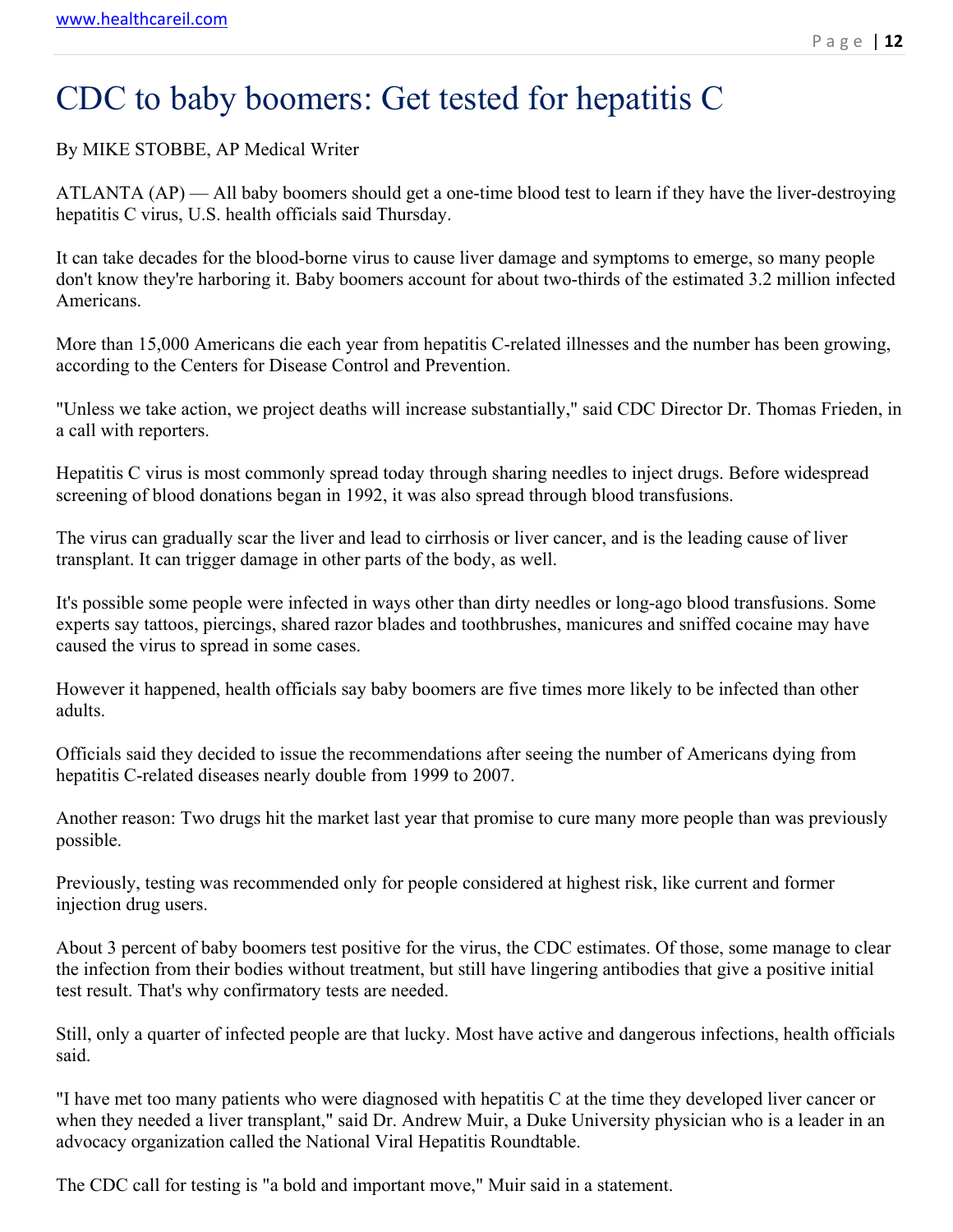The recommendation applies to people born from 1945 to 1965 who have not already been tested. They should get a blood test at their next visit to the doctor, Frieden said.

The CDC proposed the new guidelines earlier this year and made them final on Thursday.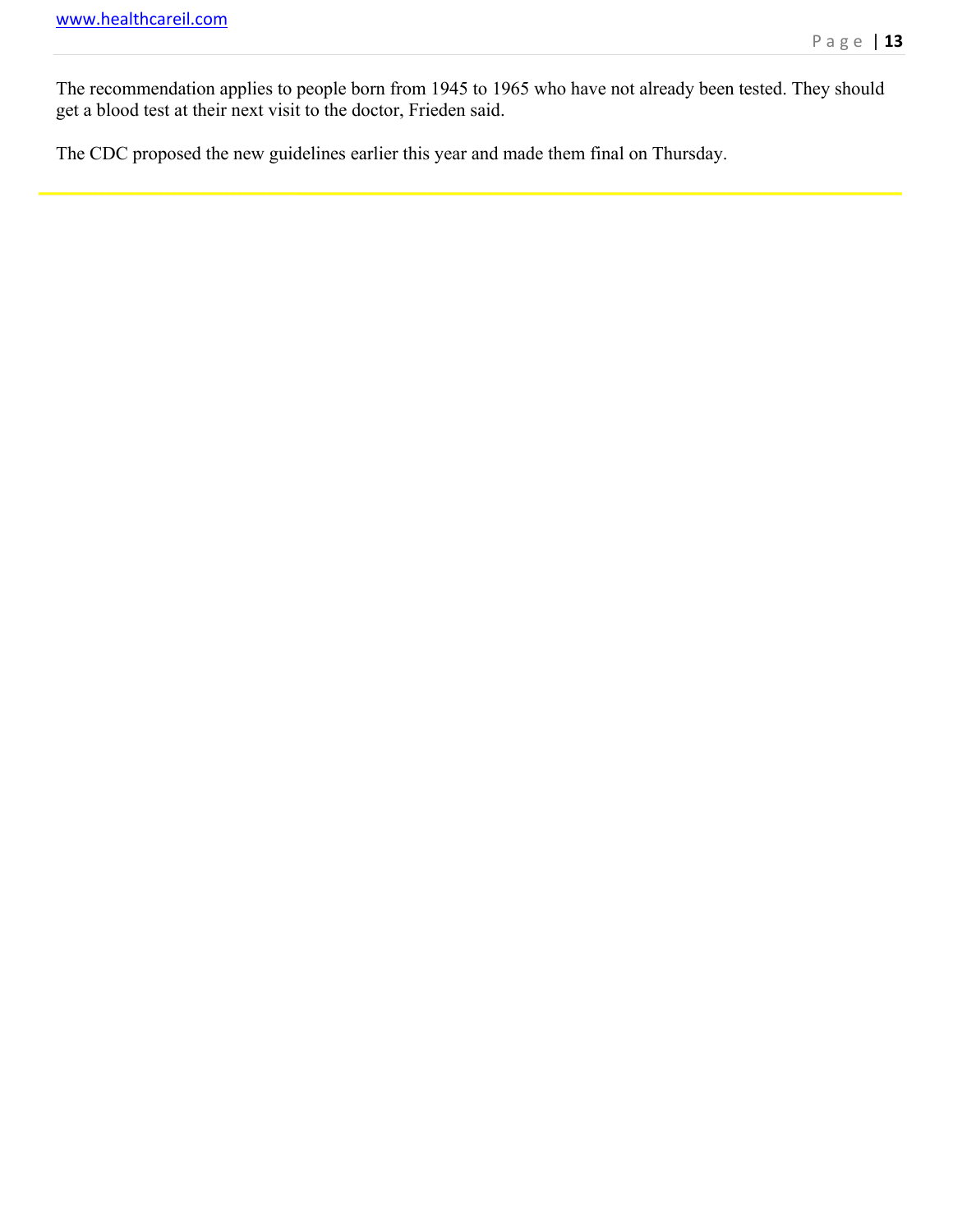# **More Older Adults With Multiple Problems**

*By PAULA SPAN* August 16, 2012

I do look for good news, for promising trends for our elders and ourselves, honest. Whenever I can, I report on things like the potential health benefits of caregiving.

But there's a whole lot of the other kind of news, and — sorry! — here's a bit more: The Centers for Disease Control and Prevention has reported stiff increases in the proportion of older adults with "multiple chronic conditions" — more than one of the diseases that commonly affect this population. During the decade that ended in 2010, according to the agency's large national survey, the percentage of adults over age 65 who reported both hypertension (high blood pressure) and diabetes jumped to 15 percent from 9 percent; those with hypertension and heart disease bumped up to 21 percent from 18 percent; and the prevalence of hypertension and cancer climbed to 11 percent from 8 percent.

These are statistically significant increases, found across all racial and ethnic groups examined — blacks, whites, Hispanics — and most income groups. By 2009-10, 45 percent of the respondents older than 65 had two or more chronic diseases, including stroke, emphysema, asthma and kidney disease. A decade earlier, only 37 percent did.

That's alarming, because people with more than one chronic disease have a harder time managing their health. They're more likely to be hospitalized. They fill more prescriptions and make more doctors' visits. They cost themselves and the nation more.

Yet this is hardly a problem restricted to the elderly, as the C.D.C. reports. Among adults ages 45 to 64, rates of multiple chronic conditions climbed significantly as well, also crossing racial and income categories. In the middle-aged group, the proportion with multiple diseases rose to 21 percent from 16 percent a decade earlier.

C.D.C. researchers speculated that widespread obesity could contribute to the change. So may the improved medical care that keeps people alive with multiple diseases that, in previous generations, might have killed them.

But money appears to play a role, too. Look at this vast difference in the proportion of people who reported delaying or forgoing medical care in the past year because of costs: Only about 7 percent of those over age 65 did so, not a significant increase from a decade before. But nearly a quarter of those ages 45 to 64 said they had, a significant jump. They've also grown more likely to forgo prescription drugs.

Score one for the nearly universal health insurance that older people have through Medicare. Without it, the numbers might be even scarier.

Yet a separate study recently published in The Journals of Gerontology suggests another factor: We largely fail to take certain obvious steps to improve our health, even after a diagnosis of a serious chronic disease. Some of the most common and dangerous diseases in the United States are modifiable or preventable by changes in the way we live.

This picture also emerges from a broad national database — the United States Health and Retirement Study which tracks those ages 50 to 85. Led by Jason Newsom, a health psychologist at Portland State University in Oregon, the researchers looked at three key health behaviors over 10 to 14 years after a diagnosis of heart disease, diabetes, cancer, stroke or lung disease.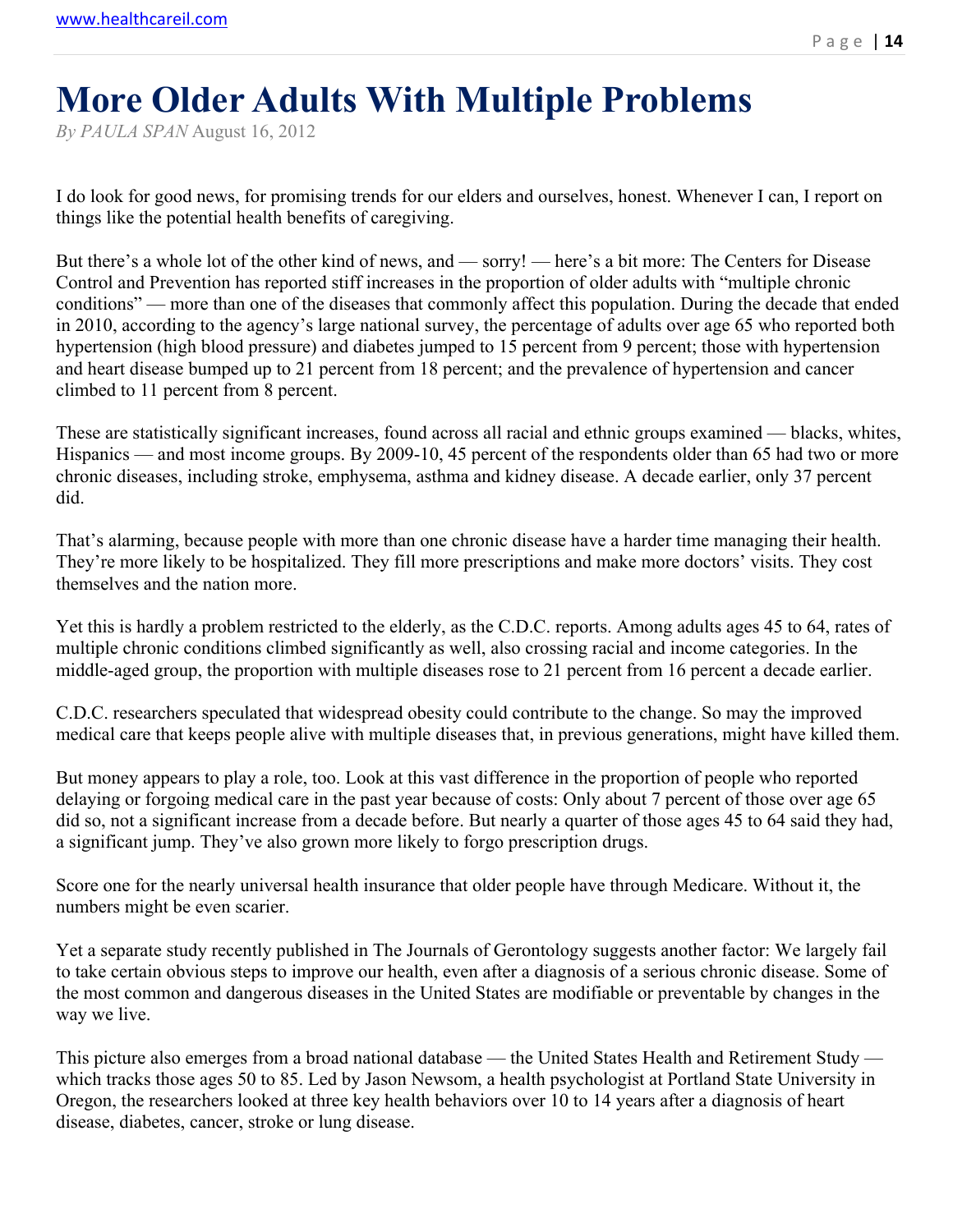$\overline{a}$ 

The biggest change came in smoking after a heart disease diagnosis; 40 percent of smokers quit at that point. Of course, that means that most smokers with heart disease didn't. Fewer than 20 percent of smokers with lung disease gave up cigarettes. The decrease in excessive alcohol consumption was small. Rates of regular vigorous exercise (at least three times a week), though it's recommended for those conditions, didn't improve at all.

Over all, the study concluded, "the vast majority of individuals do not make major lifestyle changes following diagnosis of a serious chronic disease, either in the short term or in the long term."

Let's not pile all the blame on sick people for failing to do what might make them less sick. "Changing your daily behavior is one of the hardest things you can do," Dr. Newsom acknowledged in an interview. "We're creatures of habit."

Yet smoking cessation (which Medicare covers) and other behavioral programs do enable people to change. In this study, most of those who stopped smoking, curbed excessive drinking or exercised regularly were able to maintain those behaviors; relapse rates were low.

Even after a frightening diagnosis, especially after one, these are changes worth making. "If you've had a heart attack and you stop smoking, you cut your risk of another heart attack in half," said Dr. Newsom.

The C.D.C. data suggests that people are more apt to get treatment when they can pay for drugs and doctors. Maybe, 10 years hence, we'll see that broader health insurance coverage has made a difference. Meanwhile, we can help ourselves — although the Oregon study shows how seldom we do.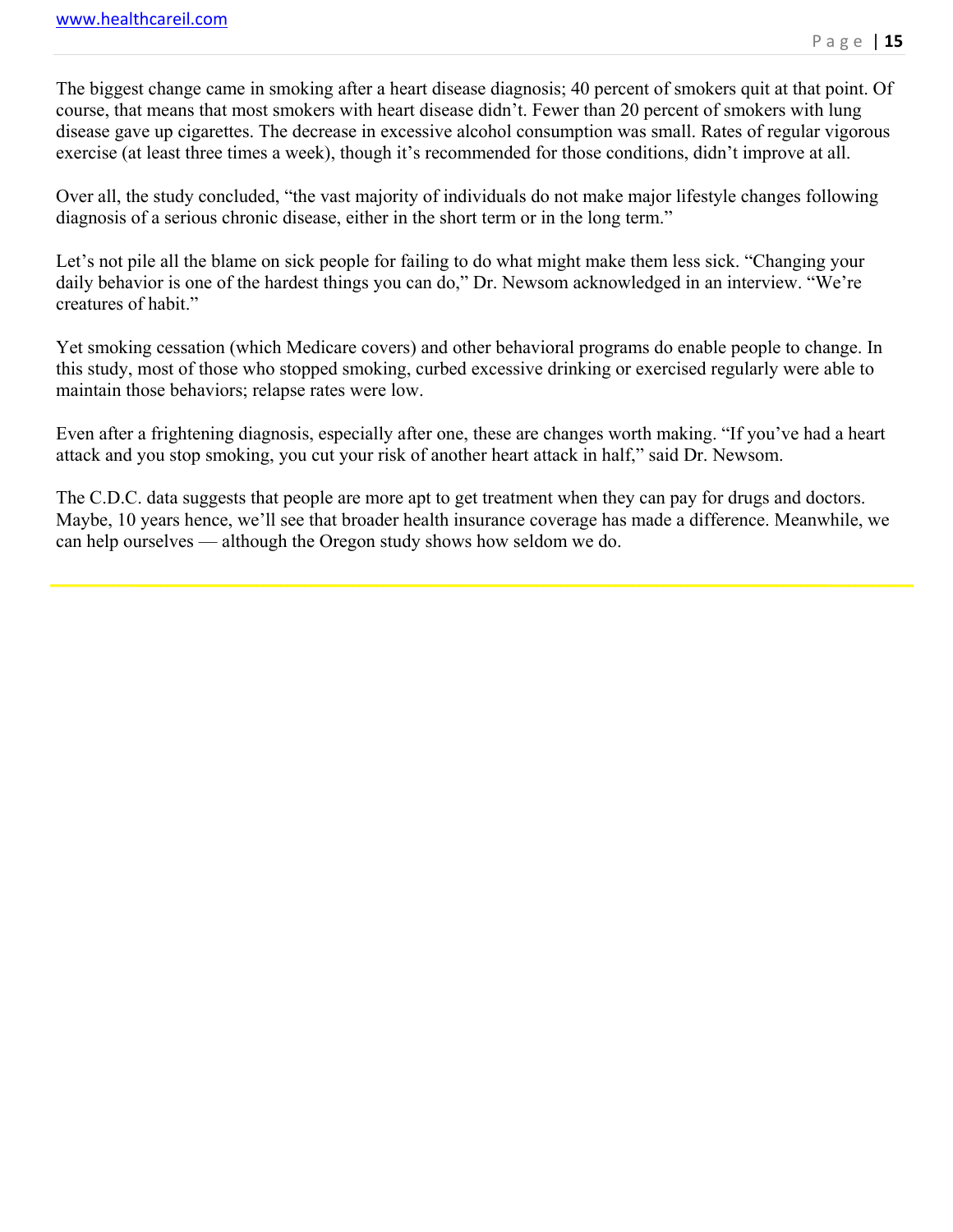# **Looking to save on prescriptions? It's complicated**

### **BY LINDA A. JOHNSON Posted on Wednesday, 08.15.12 AP BUSINESS WRITER**

HealthWarehouse holds costs down by getting volume discounts directly from manufacturers. It sells about 3,500 drugs for people as well as pets, including refrigerated medicines. On the third Friday of each month - this Friday - it offers a free prescription worth up to \$500 to new customers or patients submitting a new prescription.

If you're shopping online, avoid sites that don't require a prescription. That's illegal and they likely to be selling potentially dangerous counterfeit drugs.

Stick with sites with a blue-and-red Verified Internet Pharmacy Practice Sites seal. They have been checked out by an association of state boards that license U.S. and Canadian pharmacies. The group lists approved Internet pharmacies at www.nabp.net/programs/accreditation/vipps/find-a-vipps-online-pharmacy.

#### DISCOUNT CARDS

Scores of discount cards are available online, generally for free. Most are good for a variety of medicines, including generic drugs, at tens of thousands of U.S. pharmacies. But each card could offer a huge discount on one drug and only a couple dollars or nothing at all off another.

The pharmacies provide discounts so they'll remain competitive, particularly with cards offered by huge groups such as AARP and AAA. The prices generally are negotiated by third parties such as prescription benefit managers that already work with a huge network of pharmacies, according to consumer advocate Edgar Dworsky.

"Different stores, different cards, different drugs all yield different prices," sometimes varying by 100 percent or more, noted Dworsky, who runs the site www.ConsumerWorld.org.

He just completed a survey, at www.consumerworld.org/pubs/prescriptiondrugcardsprs.pdf, showing how difficult it can be to compare prices using different discount cards for specific drugs. Most pharmacists won't do multiple price lookups because their automated systems usually require them to first enter all the doctor, patient and medication information and sometimes charges them for each lookup. So first promise you will fill the prescription, Dworsky said.

He generally found that paying cash at Costco was cheaper than using a discount card. That's partly because the operation sponsoring each discount card, the company organizing the pharmacy network and the individual pharmacy each take a small transaction fee.

-One of the cards with the best prices, according to Dworsky, is at www.needymeds.org.

Its president, Dr. Richard Sagall, said the site's discount card has average savings of 45 percent to 50 percent and also covers some pet and nonprescription medicines.

The site also has links to more than 1,000 discount coupons, scholarships and camps for children and adults with a particular disease, more than 10,000 clinics providing medical care for free or low cost, and other help.

Sagall notes that unlike other discount cards, his site's card doesn't require people to provide personal information that can be used for marketing purposes. The site even has a link to download a free book on how to save on prescription medicines.

### COMPARISON SHOP

Given the huge variation in prices with different programs, do as much comparison shopping as possible.

Some state health departments run websites that enable residents to comparison shop at pharmacies in their area, but they may not include information on manufacturer coupons or available discount cards.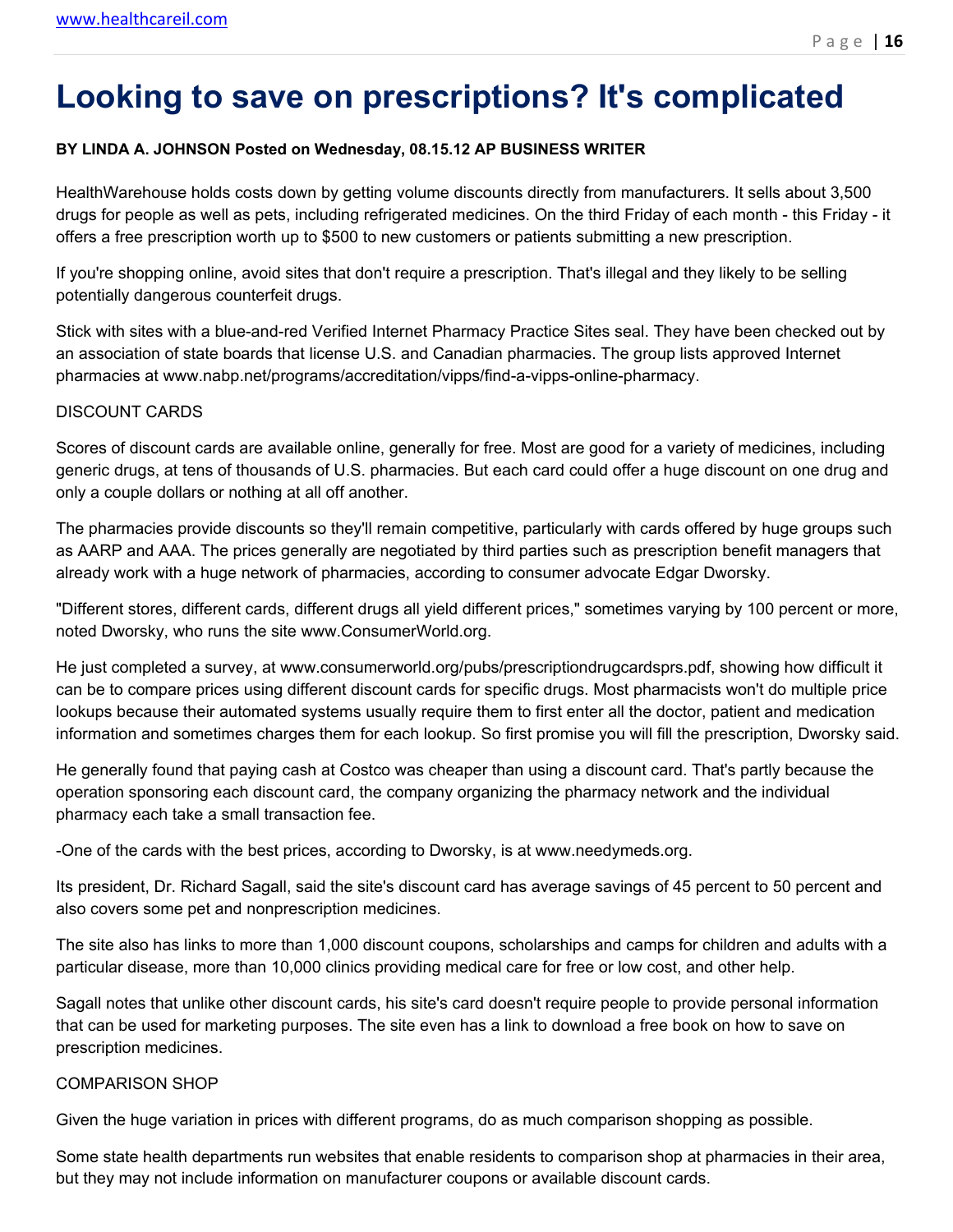Another option is www.goodrx.com, which also has an iPhone application. After you enter your drug name and zip code, it lists prices at numerous area pharmacies, along with printable coupons needed to get those prices.

Once you've found the best deals for your medicines, don't assume you're set for good. If prices for your drugs rise down the road, do your homework again.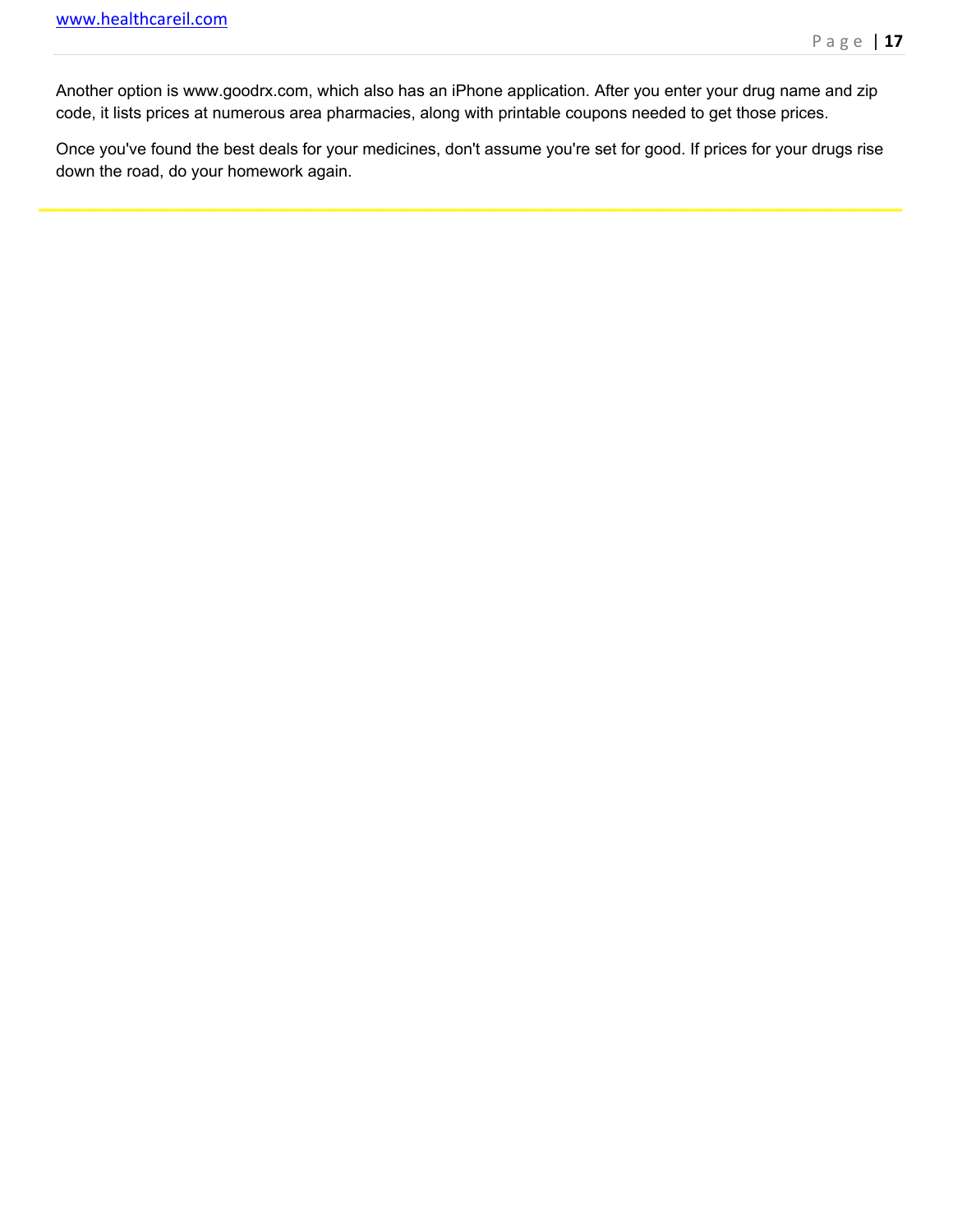# The Deadly Disease Most Women Ignore

By Lisa Collier Cool Aug 22, 2012

Rosie O'Donnell says it's a "miracle" that she survived, after ignoring heart-attack warning signs because she didn't recognize her danger. When the former talk-show host, 50, developed soreness and aching in her chest and arms after helping "an enormous woman" out of a car, she chalked it up to muscle strain.

When the ache persisted—and she became nauseated with clammy skin—O'Donnell was worried enough to Google women's heart attack symptoms. "I had many of them, but really? –I thought – naaa," she wrote in her blog. **Like 50 percent of women who have heart attacks,** she didn't call 911. Instead, she took an aspirin, then waited until the next day to get help for what turned out to be a 99 percent blockage in her LAD coronary artery, a type of heart attack called the "widow-maker."

**The Myth that Puts Women's Lives at Risk**

Often thought of as a man's problem, heart attacks kill 267,000 American women annually: more than all forms of cancer combined. **Every year since 1994, heart attacks have killed more US women than men.** Yet many women still think that breast cancer (which kills 40,800 women a year) is their biggest health threat.

Most women—and even doctors—don't know the gender-specific symptoms of a heart attack, says cardiologist Noel BaireyMerz, MD, director of the Barbra Streisand Women's Heart Center at the Cedar Sinai Heart Institute. "Fewer than half of women have the classic Hollywood heart attack with crushing chest pain—often described as feeling like an elephant is sitting on you—that's typical in men."

## **Women's Heart Attack Symptoms Often Misdiagnosed**

Instead, women typically have less dramatic heart attack symptoms that may not include *any* chest pain. As a result, women are misdiagnosed at a far higher rate than men—and are more likely to die after a heart attack than men are, according to a new studyof 1.4 million heart attack patients.

"Relatively young women like Rosie O'Donnell have the highest rate of heart-attack fatalities, because their symptoms are frequently misdiagnosed," both by women themselves and by emergency physicians, says Dr. Merz.

One shocking study reported that up to 50 percent of the time, women's heart attack symptoms go unrecognized by emergency and medical professionals. And nearly two-thirds of heart attack deaths in women occur in women with

### **Young Women Also At Risk**

If you think you're too young to have a heart attack, here's what you need to know: Of the 435,000 American women who have heart attacks annually, 83.000 are under age 65 and 35,000 are under age 55. Under age 50, women's heart attacks are twice as likely to be fatal as in men.

To protect yourself, get checked for such common risk factors as high blood pressure, high cholesterol, and high blood sugar. Alert your doctor if you have a family history of heart disease, particularly if relatives were affected at an early age. A healthy diet, regular exercise, and keeping your weight down are the best ways to trim heart attack risk.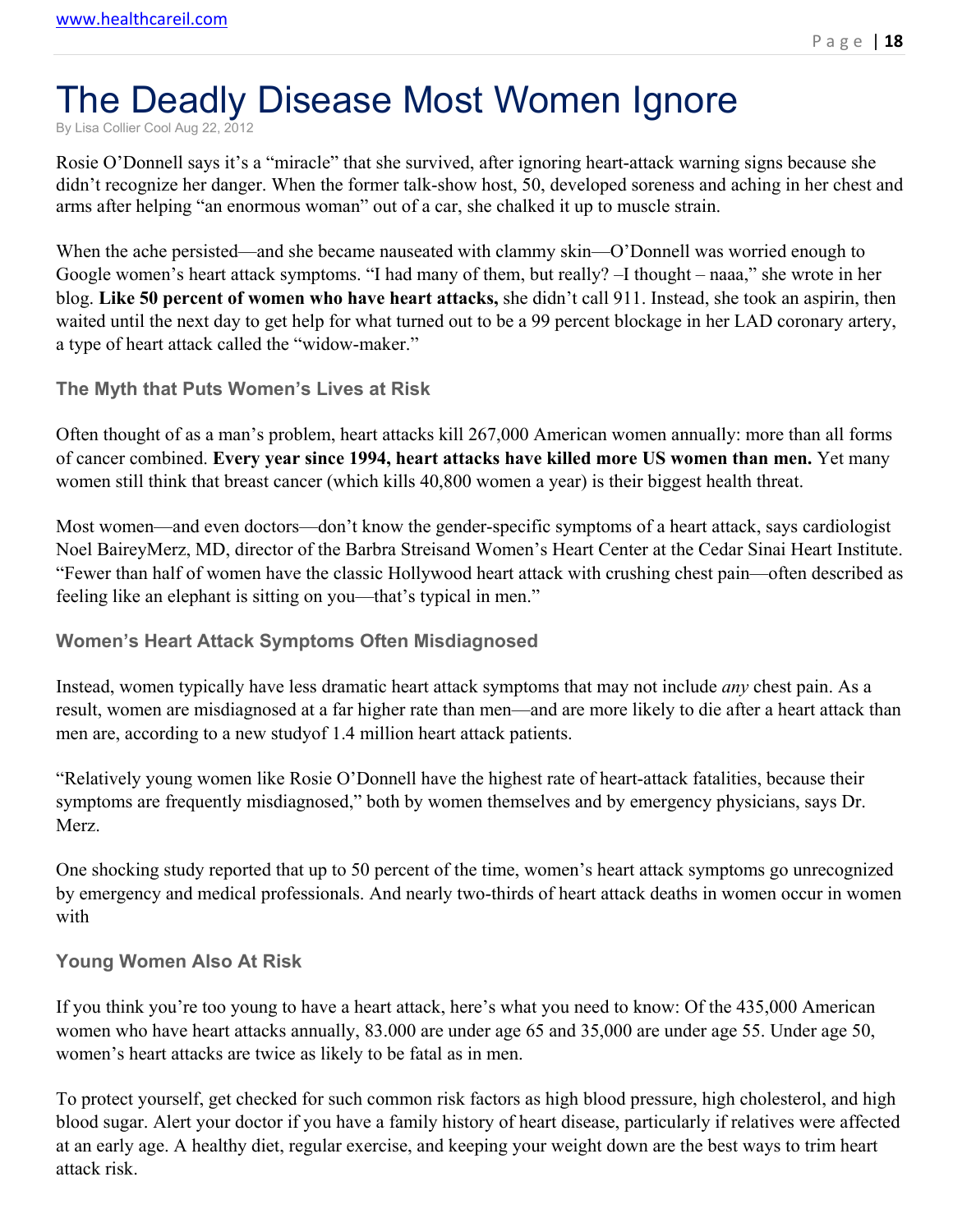And if you smoke, here's yet another reason to kick the habit: **Women who smoke risk having a heart attack 19 years earlier than non-smoking women.**A study that tracked nearly 120,000 women ages 30 to 55 for 12 years found that those who smoked were *four times*more likely to suffer a heart attack or die from heart disease than the nonsmokers.

**Seven Warning Signs Women Should Never Ignore**

Because most heart attack research has focused on men, adds Dr. Merz, "symptoms that are extremely common in women are called 'atypical,' when they're only atypical in men. Lack of awareness of women's warning signs—and not getting health care soon enough—are major contributors to why heart attacks kill more women than men every year."

When a heart attack strikes, getting medical help within the first hour reduces the risk of dying by 50 percent. If you have any of these warning signs, call 911**.**

- **Shortness of breath**. During a heart attack, or in some cases, days or even weeks preceding the attack, many women report gasping as if they'd just run a marathon or having trouble talking, one study reported.
- **Non-chest pain**. Instead of an explosive pain in the chest, women may develop less severe pain in the upper back, shoulders, neck, jaw, or arm. "Get immediate medical help if you have any unusual symptom above the waist, even if it's not in your chest," advises Dr. Merz.
- **Unusual fatigue**. In one study of female heart attack survivors, 71 percent experienced unusual fatigue in the days and weeks before the attack—often so extreme that the women were too fatigued to make their bed, lift a laptop, or walk to the mailbox.
- **Heavy sweating.** Women may be suddenly drenched with sweat for no apparent reason. Frequently, women feel both hot and chilled, with clammy skin, during a heart attack, as happened to O'Donnell.
- **Nausea or dizziness.** During an attack, women frequently vomit or feel like they're going to faint. The nausea can also feel like heartburn, says Dr. Merz.
- **Anxiety.** Many women experience a feeling of impending doom or intense fear before or during a heart attack. Heeding that inner warning can be lifesaving.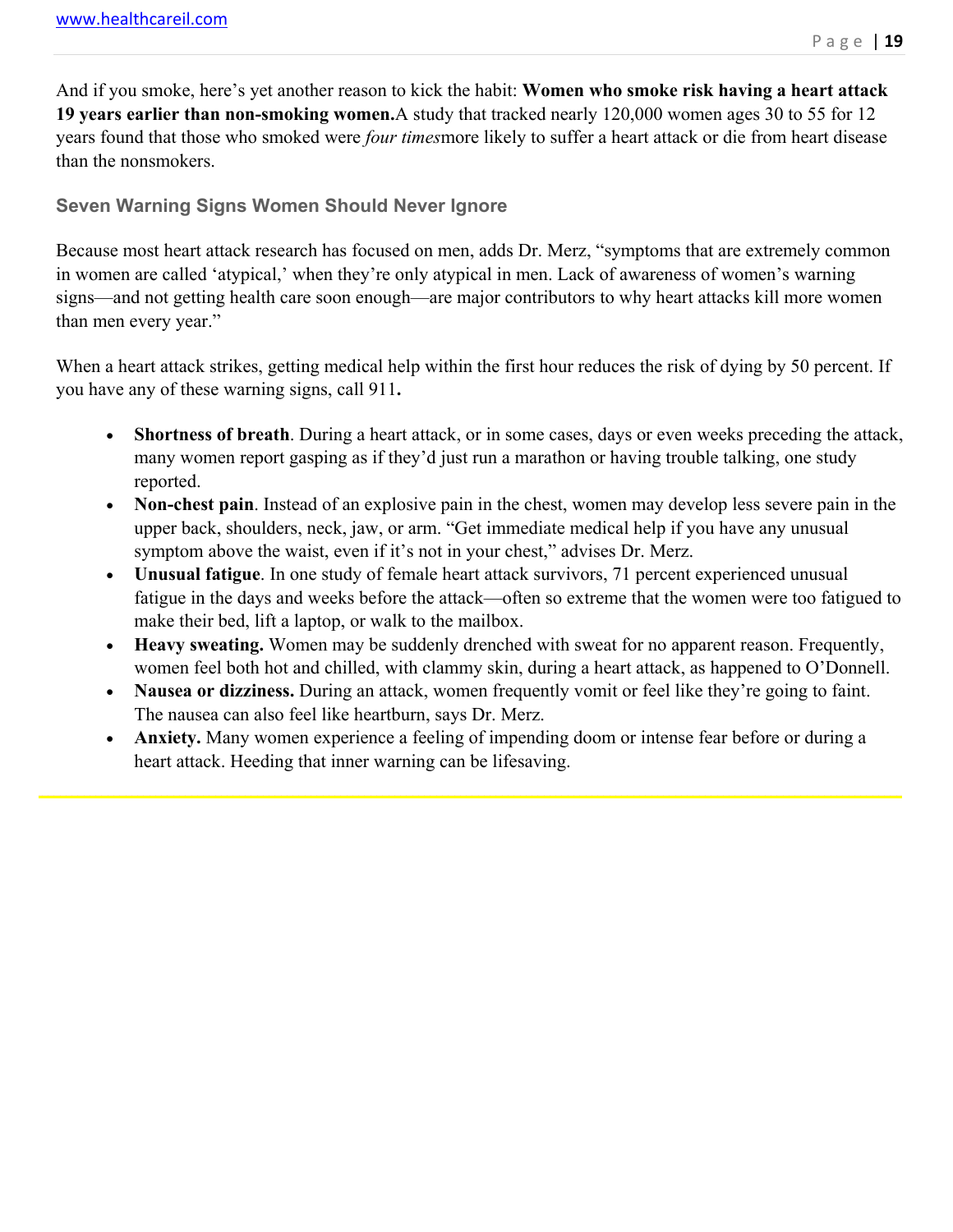# **Doctor Shortage May Swell to 130,000 With U.S. Cap**

By Alex Wayne - Aug 28, 2012

With a shortage of doctors in the U.S. already and millions of new patients set to gain coverage under President Barack Obama's health-care overhaul, Americanmedical schools are struggling to close the gap.

One major reason: The residency programs to train new doctors are largely paid for by the federal government, and the number of students accepted into such programs has been capped at the same level for 15 years. Medical schools are holding back on further expansion because the number of applicants for residencies already exceeds the available positions, according to the National Resident Matching Program, a 60-year-old Washington-based nonprofit that oversees the program.



Enlarge image

Christian Burke/UCSF via Bloomberg

Students participate in a team session at The Kanbar Center for Simulation, Clinical Skills and Telemedicine Education at the University of California at San Francisco (UCSF).

Students participate in a team session at The Kanbar Center for Simulation, Clinical Skills and Telemedicine Education at the University of California at San Francisco (UCSF). The bottleneck will likely affect efforts at health-care reform, spreading doctor shortages that now largely affect rural communities to all parts of the country in the next decade. Patients will probably have to wait to see doctors if they can find room at all, undermining the prospect of cutting health costs through more preventative care.

"The training programs know that they are not now able to train the numbers of physicians that are going be needed," saidTom Price, a Republican congressman from Georgia. "We need to be proactive on this as opposed to reactive. We're actually already later than we should be in addressing the issue."

The 2010 Affordable Care Act's insurance expansion takes effect at a time when the U.S. has 15,230 fewer primary-care doctors than it needs, according to an Aug. 28 assessment by theDepartment of Health and Human Services. The Association of American Medical Colleges predicts the shortage, including specialists, will climb to 130,000 by 2025.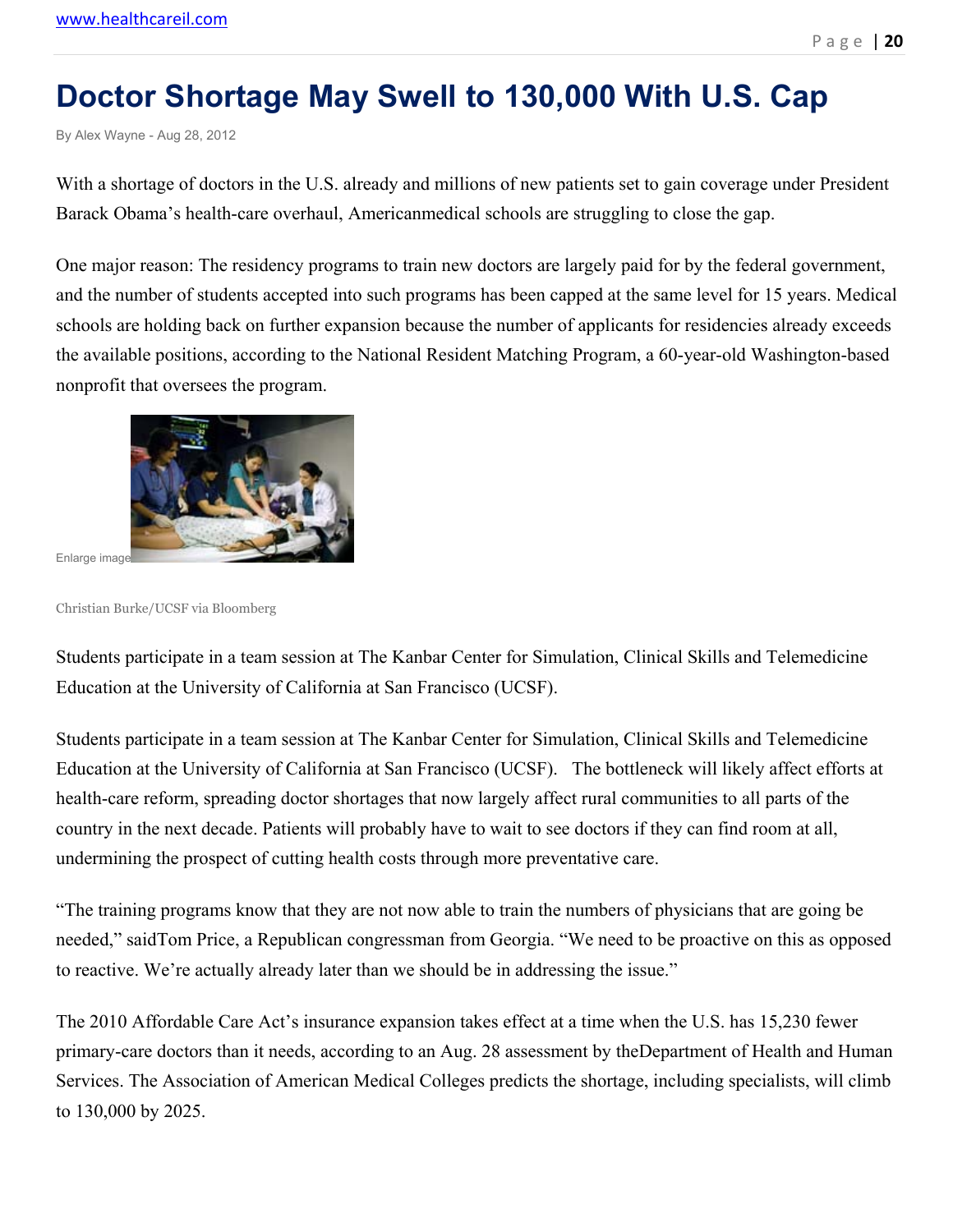## **Training Costs**

The cost of training one new resident, meanwhile, has grown to about \$145,000 a year, said Atul Grover, chief public policy officer for the Washington-based medical colleges group.

There's no easy solution. Boosting the number of taxpayer-financed training slots beyond 85,000 would require Congress to allocate money at a time of contentious budget debates. Adding private financing means tapping new sources of cash, such as from health insurers. Importing doctors from overseas is controversial. And training doctors is long-term work, taking as many as 10 years.

Teaching hospitals quadrupled their lobbying budget last year to \$2.8 million, according to the nonprofit Center for Responsive Politics in Washington. They support bipartisan legislation introduced this month that would add 3,000 residencies a year through 2017 at a cost to taxpayers of about \$9 billion. Deficit-watching Republicans, including Price, say private funding needs to be identified instead.

### '**Fundamental Reform'**

"The problem is the structure of the program is no longer adequate," said Price, who is also an orthopedic surgeon, in a telephone interview. "What we need I believe is fundamental reform of the funding stream."

The influx of as many as 30 million new patients into medical offices starting in 16 months with the health-care law is igniting the debate over training doctors. Medicare now funds more than 75 percent of doctor residencies, a level capped by Congress in 1997.

In the U.S., medical students must undergo a residency at a teaching hospital of three to seven years, depending on their specialty, according to the American Medical Association. During this time, they train under the supervision of other doctors as a prerequisite to board testing that certifies them to practice on their own.

Teaching hospitals pick up the funding for about 10,000 positions annually, Grover said in a telephone interview.

### **Pressured Fees**

Those residencies are paid for using fees from clinical services that are increasingly under pressure, he said. Federal Medicare payments have been cut by the health-care law while hard-pressed states, facing deficits of their own, have been trimming reimbursements for Medicaid, he said.

With private insurers following suit in a tough economy, "our belief is we're not going to have the clinical revenue needed to invest in additional slots," Grover said.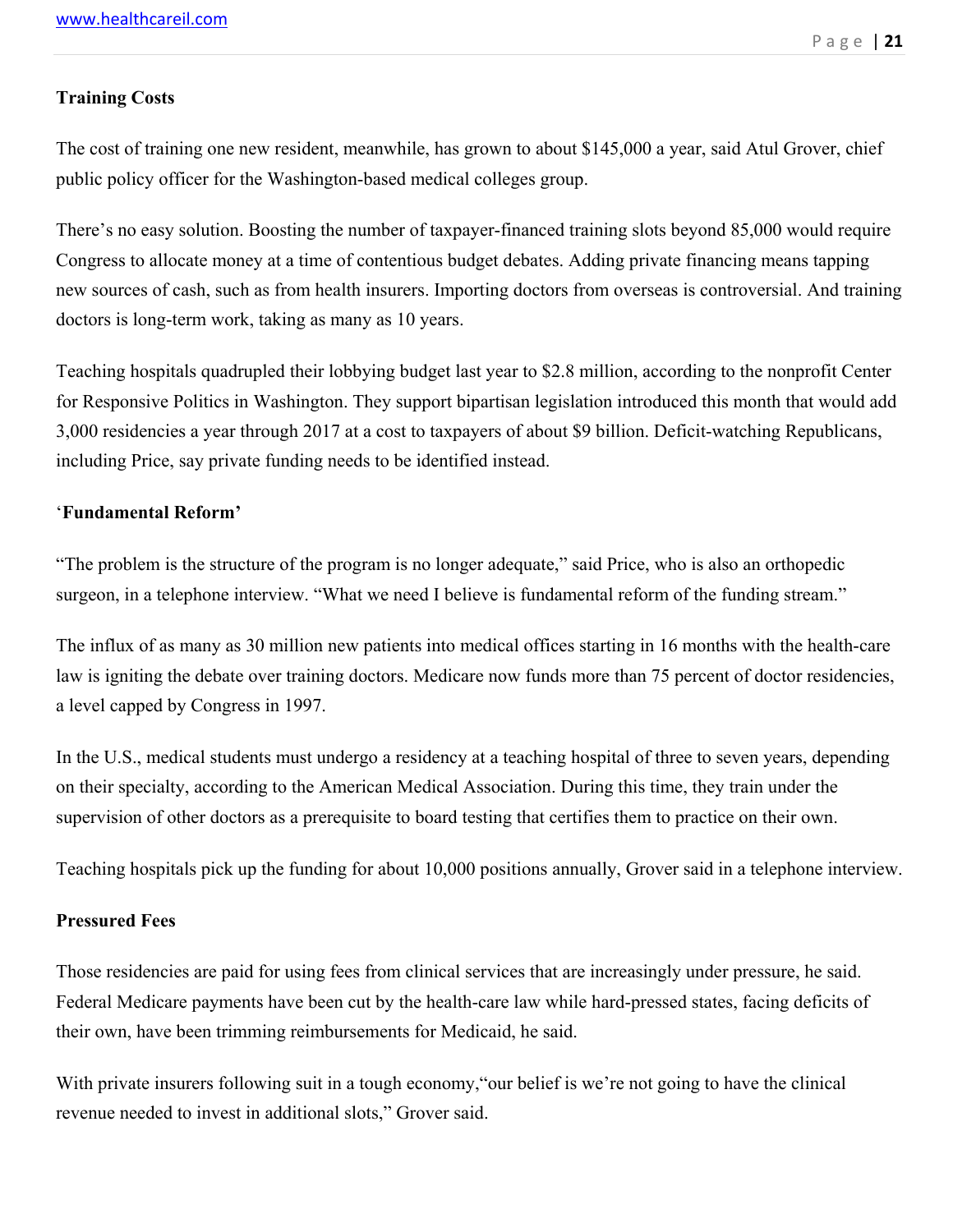The bottom line, he said, is that "we're going to have to find ways to see more patients with fewer physicians" once the health-law's insurance expansion kicks in.

Representatives Allyson Schwartz of Pennsylvania, a Democrat, and Aaron Schock of Illinois, a Republican, are co-sponsoring the legislation to increase the residency cap.

"It is an expense that is necessary," Schwartz said in an interview. "We've seen an increase in the number of doctors that medical schools are training in this country. There's not an adequate number of residencies" to handle that increase.

## **Radical Change**

The existing shortage is based on an ideal of roughly one primary-care physician for every 2,000 people, according to the health department's Health Resources and Services Administration, which seeks to boost access to medical services.

Estimates of future shortages calculated before passage of the Affordable Care Act "obviously couldn't be aware of all the changes that were put in play," Ed Salsberg, who directs the health department's National Center for Health Workforce Analysis, said in a phone interview. "There is a real need for new estimates that take more recent developments into account."

When Congress capped Medicare-funded residencies, policy makers thought the U.S. had an excess of slots and wouldn't need more doctors in the future because "everyone believed the health care system was going to change radically" with the advent of managed care, Grover said. That never happened.

## **Medicare Payments**

Medicare, the government-run health program for the elderly and disabled, spent about \$9.8 billion to support residents at teaching hospitals in 2009, the most recent figure available from Grover's organization. While spending for residents has increased 54 percent since 1998, total Medicare spending has grown faster, making support for doctor training a smaller fraction of the program.

Exacerbating matters is the budget-conscious climate in Washington. The leaders of Obama's fiscal commission, who issued a debt-reduction plan in December 2010, said Medicare should cut support for teaching hospitals by \$6 billion in 2015, "bringing these payments in line with the costs of medical education."

The Medicare Payment Advisory Commission, which monitors the program's spending, said in March that extra Medicare payments to the hospitals are "substantially larger" than the cost of training doctors and treating lowincome patients.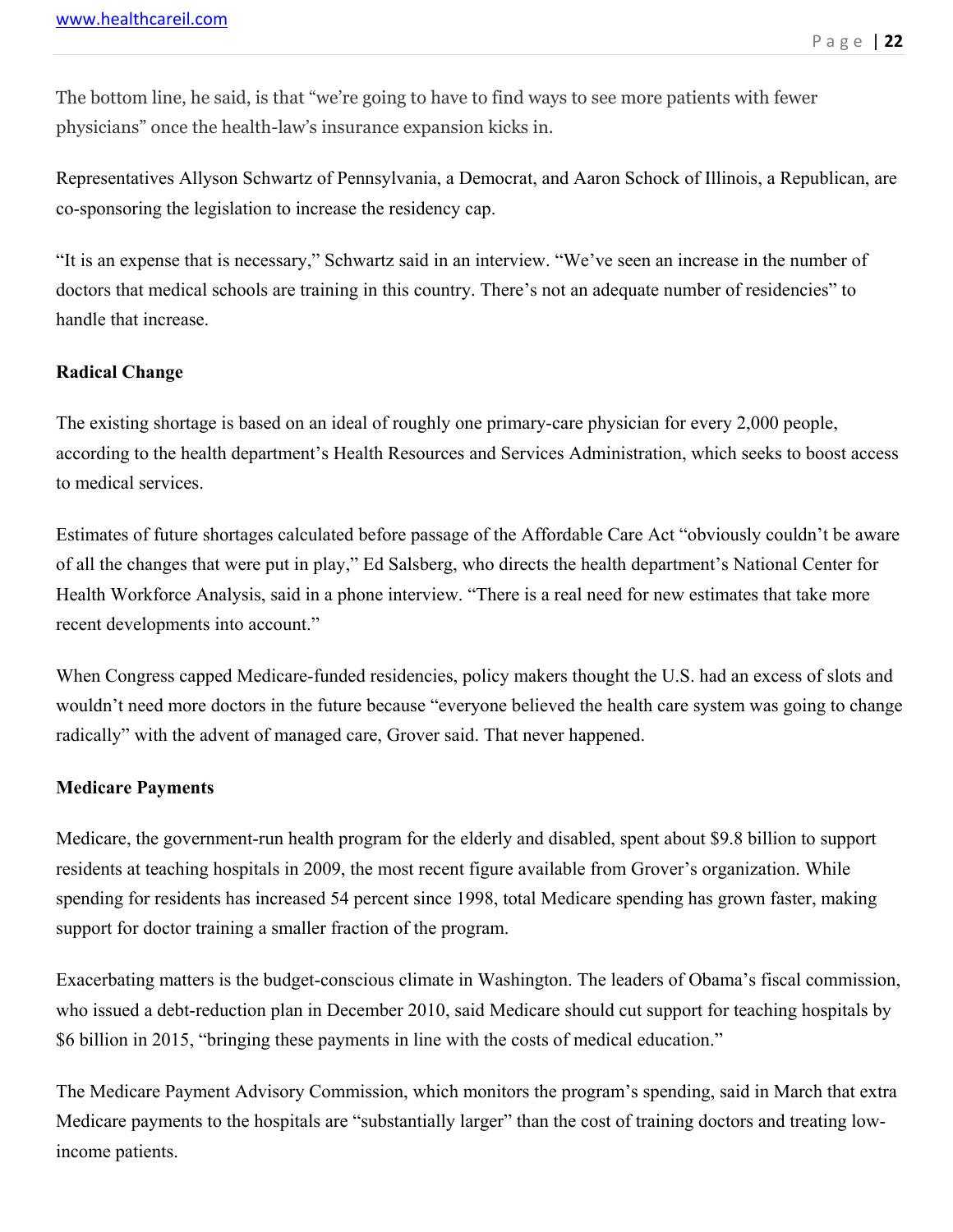Mike Rossi, director of government reimbursement for the University of Pennsylvania Health System, said that assessment is an oversimplification.

Medicare paid about \$120 million in 2011 to support 855 of the school's resident doctors, Rossi said. The health system spent about \$96 million last year on residents' direct expenses, such as salaries, benefits and malpractice insurance. Indirect costs, mainly "clinical inefficiencies," such as performing multiple tests on patients to instruct residents, added to the tally, Rossi said.

# **'Dramatically Underfunded'**

Medicare is "barely covering the cost at this point of what it takes to train somebody," said Lisa Bellini, director of the University of Pennsylvania's Office of Graduate Medical Education, in a phone interview. Teaching hospitals that don't have as many Medicare patients as the University of Pennsylvania are "being dramatically underfunded," she said.

Representative Price said keeping the residency program funded through Medicare is "no longer a feasible solution." He said legislation to address the issue hasn't advanced yet in Congress because of larger budget concerns and the "general lack of knowledge" about the challenges the program faces.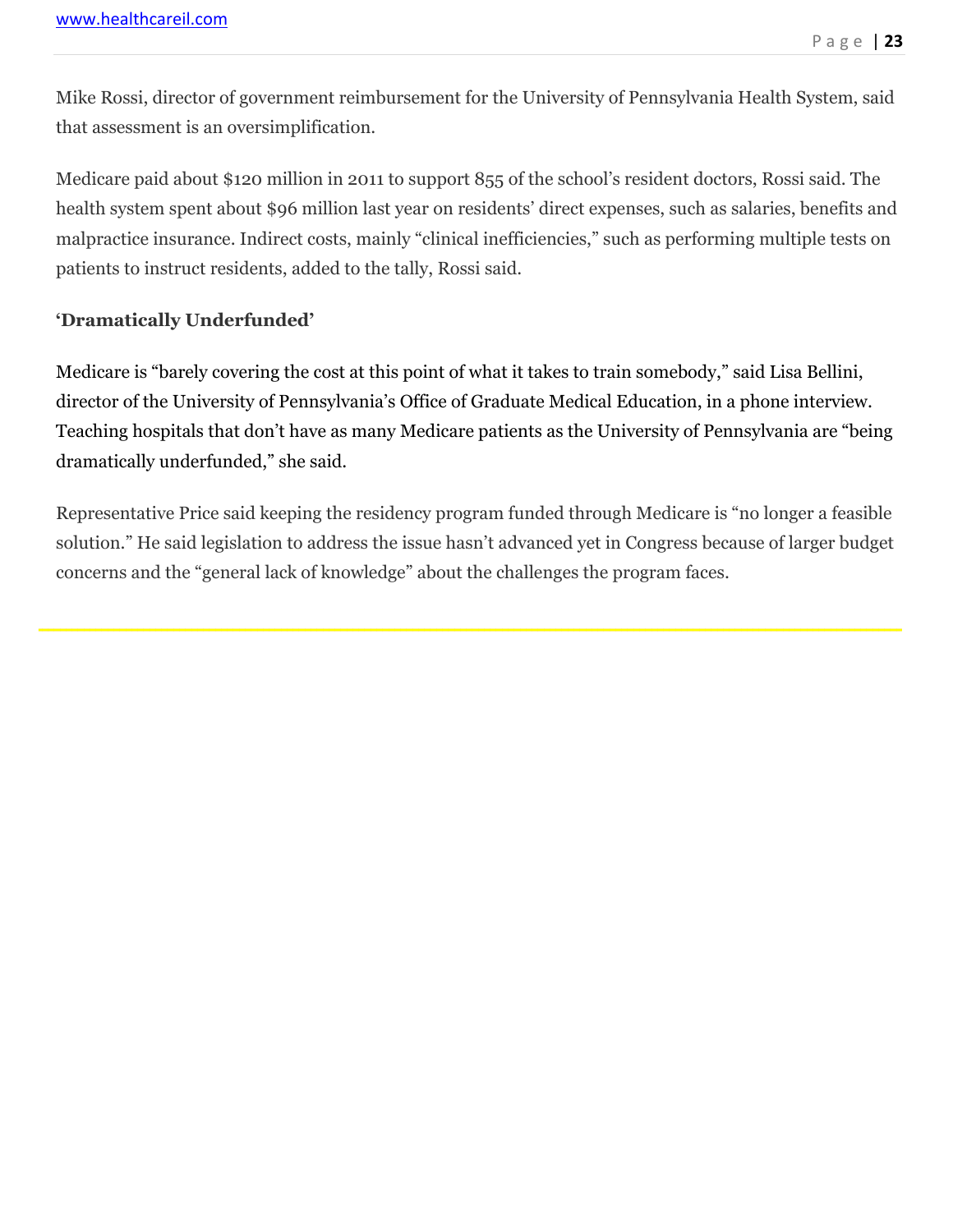# Here's where Medicare could really save some money

Tue Aug 28, 2012

# (The writer is a Reuters columnist. The opinions expressed are his own.)

### By Mark Miller

(Reuters) - Question: What do you call Obamacare's \$716 billion cut in Medicare spending during the next decade?

Answer: A good start - and not because seniors don't deserve their Medicare benefits.

The Affordable Care Act (ACA) achieves those spending cuts over 10 years by decreasing payments to Medicare providers. The Republican Party, which is expected to vote today on its platform at its Tampa convention, is likely to adopt the Romney-Ryan health care plank calling for fundamental changes in Medicare and restoration of the \$716 billion by repealing the ACA. Democrats, and some health care experts, charge that their plans would boost seniors' out-of-pocket costs for prescription drugs and premiums, and end Medicare as we know it.

But the smoke from the presidential campaign battle obscures an important fact. Obama's Medicare reimbursement cuts are no more than a down payment on a vital project: Getting our nation's health care spending in line with the rest of the industrialized world.

In 2010, the U.S. spent 18 percent of its gross domestic product on health care, about seven percentage points higher than the average for all other industrialized countries, according to the Organization for Economic Cooperation and Development (OECD). Our rate of spending growth for health care is double that of other OECD nations. We're spending \$2.5 trillion a year on health care, and researchers who study the health care system estimate that about one-third of every dollar we spend doesn't do anything to improve health.

Here are some of the top targets for greater efficiency and better care - along with estimated annual savings from an authoritative 2009 research project convened by the Institute of Medicine (IOM), the health arm of the not-for-profit National Academy of Sciences. IOM invited leading health care experts to present and discuss research papers on the nature of excess health costs, and evidence on the effectiveness of strategies for controlling them.

### PAY FOR VALUE, NOT VOLUME

The current U.S. health care system's reliance on fee-for-service reimbursement encourages health care providers to provide more - not better - care. That could be fixed by paying providers for performance. "The idea is to get providers away from an incentive to just turn the crank faster and faster," says John Rother, chief executive officer of the National Coalition on Health Care (NCHC), a non-profit reform coalition of medical professionals, businesses, organized labor and other groups.

A better approach is to pay providers for performance - outcomes, quality and efficiency. The ACA funds pilot programs for several promising models for this, including incentives for providers to form so-called "Accountable Care Organizations" and patient-centered medical homes. But the transition won't be easy, notes Paul Ginsburg, who served on the IOM panel and is president of the Center for Studying Health System Change.

"The biggest obstacle is the need for coordination between all the different payers, because you don't want to put providers in a situation where half of their patients are fee-for-service, and the other half are in a pay-for-performance model."

The practical application of this model is far in the future. "It's really a dream that is being pursued," says Ginsburg.

IOM's estimated potential annual savings: \$210 billion.

### COORDINATE CARE FOR THE VERY ILL

A disproportionate share of Medicare dollars are spent taking care of the sickest patients. The non-profit Kaiser Family Foundation reports that 10 percent of fee-for-service Medicare beneficiaries accounted for 58 percent of total Medicare spending. Average per capita Medicare spending for these beneficiaries was \$48,210, compared with average per capita spending of \$3,910 among the bottom 90 percent.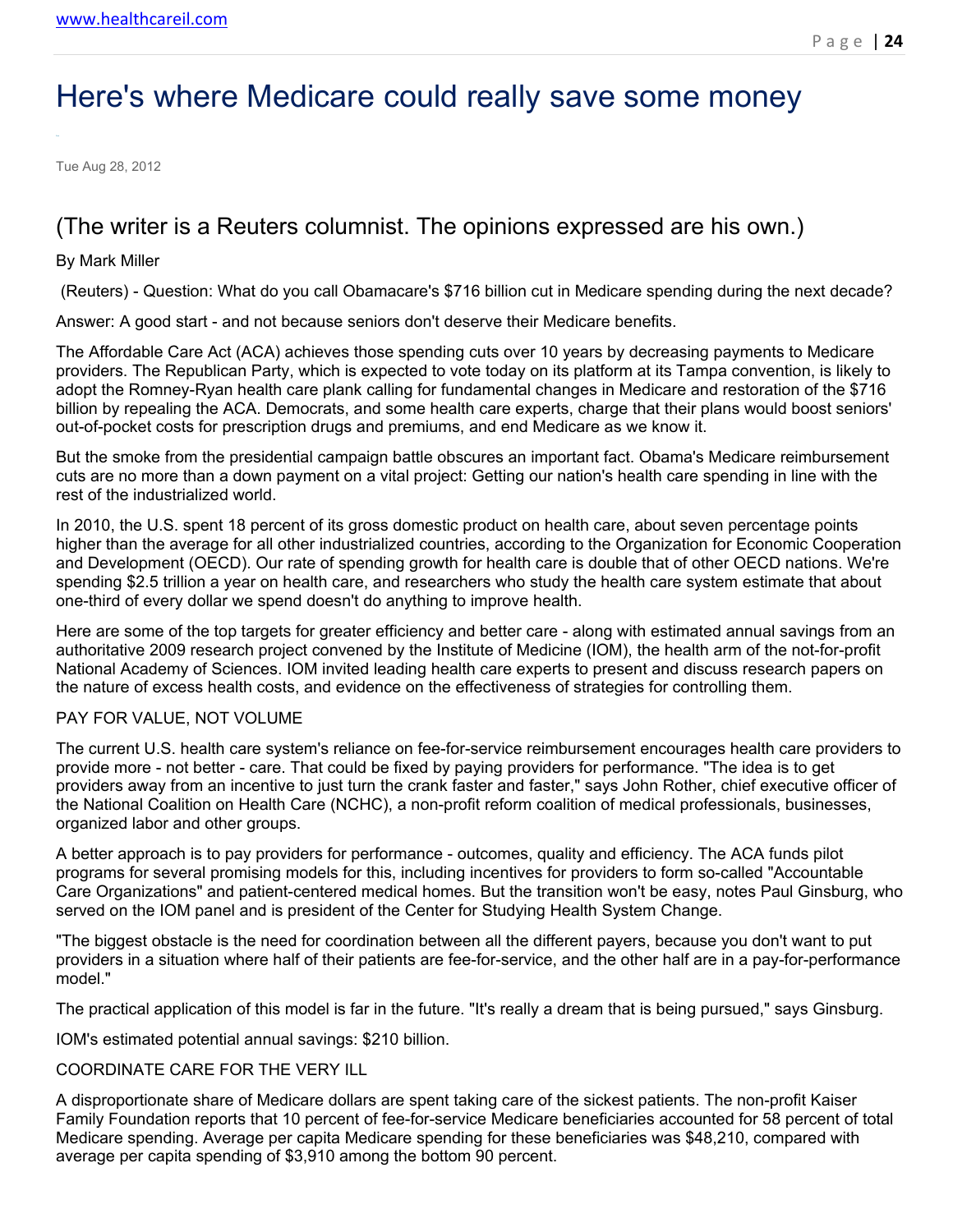The IOM research found that major savings could be achieved by doing a better job of coordinating their care. "Today, very ill patients with multiple chronic conditions often receive care in a very fragmented way from different physicians who aren't talking to one another," Rother says. "The result is not only over-treatment but often unnecessary hospitalization."

IOM's estimated potential annual savings: \$80 billion.

### PREVENTION & LIFESTYLE

Many chronic conditions stem from individual behavior, including obesity, drinking, and drug abuse. That means we spend health care dollars on medical conditions that could be prevented through adoption of healthier lifestyles. But Ginsburg emphasizes that the opportunity here is to change lifestyles, rather than provide medical services.

"We've had a lot of success over a long period of time with smoking reduction," Ginsburg says. "Obesity is much more challenging to figure out."

IOM's estimated potential annual savings: \$55 billion.

#### PAY HOSPITALS LESS

Half of every health care dollar in the U.S. goes to hospitals, Rother says, and many simply charge too much. The cost of inpatient services in the U.S. is 164 percent of the group average for 12 OECD countries, and 45 percent higher than what Canada pays, OECD data shows.

Medicare already uses a system of set prices for procedures, called diagnosis-related groups. But in the commercial insurance arena, more competitive market forces could bring down prices. Ginsburg argues that insurers and employers need to focus on restructuring their provider networks. "We need insurers to evolve their benefit designs to increase incentives to enrollees for using more efficient, lower-priced providers," he says. "That could include narrower networks of providers, or tiered plan designs, where all the hospitals are in the network but enrollees have incentives to go to hospitals that provide higher value."

That's a tall order, Ginsburg notes, especially in markets where a single hospital has dominant market share or pricing power, based on reputation.

IOM's estimated potential annual savings: \$85 billion.

#### ATTACK FRAUD & ABUSE

No one is quite sure how much money is wasted through fraud and abuse in the health care system, but in Medicare alone, estimates run as high as \$98 billion a year. The ACA gave the federal government several new tools for fighting fraud, including reforms in payment processes, and consolidation of fraud-fighting initiatives. Last year, the government recovered \$4.1 billion, the most ever recovered in a single year - but only a fraction of the estimated total loss.

An FBI investigation in 2007 estimated that fraud and abuse accounted for anywhere from 3 percent to 10 percent of total health care spending. "We know there is a lot of it out there," Rother says. "For every dollar we put into antifraud efforts, we get \$10 back in savings."

IOM's estimated potential annual savings: \$75 billion.